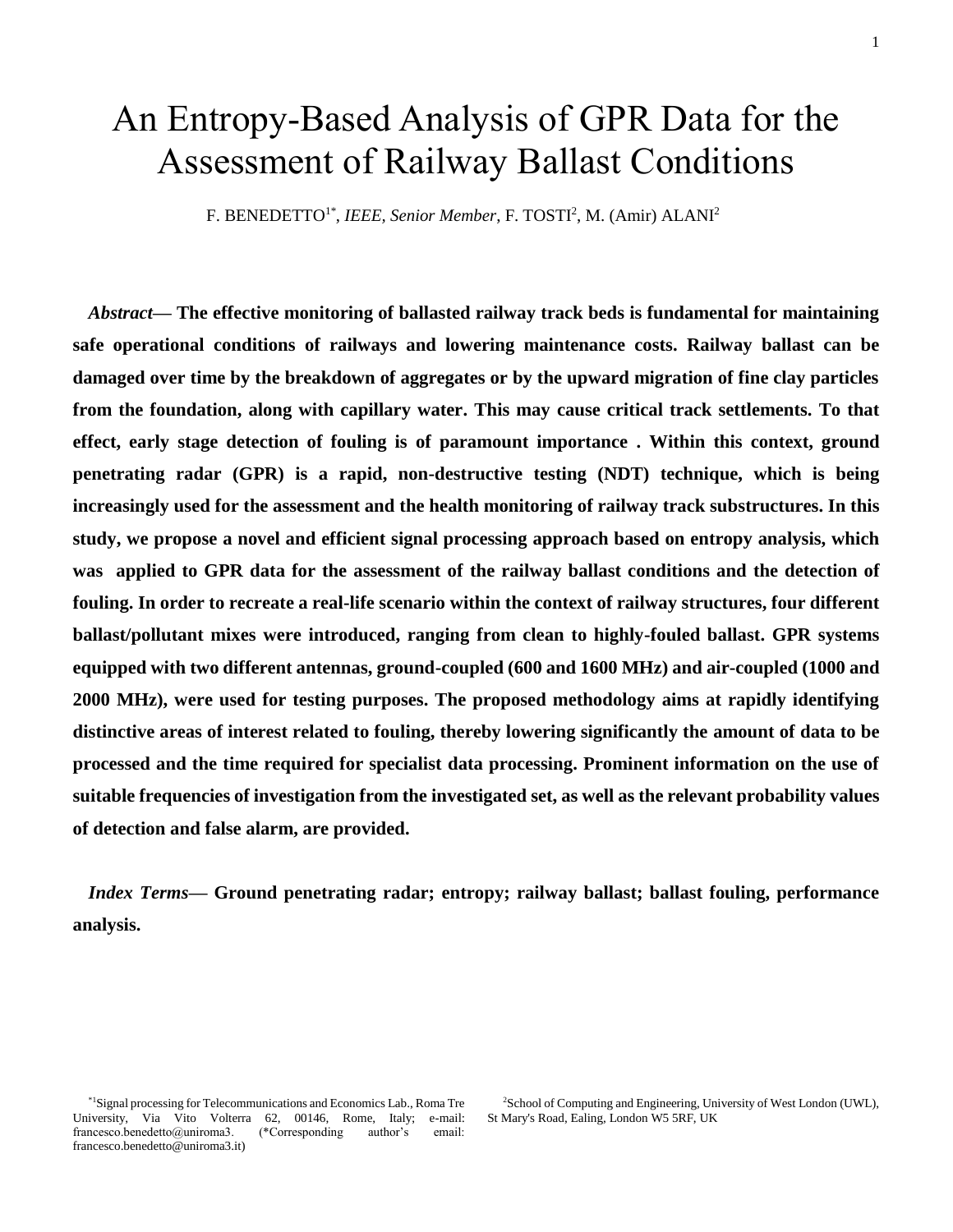## **1. INTRODUCTION**

Ballasted railroads are among the most common construction types in railway engineering due to the effective drainage capability and the load-bearing capacity achieved at relatively low construction costs. Overall, a track structure can be divided into the superstructure (steel rails, fastening systems and concrete/timber sleepers) and the substructure (ballast, subballast and subgrade). The interaction between these two main components affects the safety conditions and the quality of ballasted rail tracks, as both are influenced by the cyclic loading exerted by moving trains [1]. Thereby maintenance and rehabilitation costs may be heavily affected by the ineffective interaction between these two components.

The primary task of ballasted track beds in railways is to distribute the load from the sleepers to the capping layers and formation soils at a reduced and suitable stress level [2]. Rail ballast is usually made of uniformly-graded coarse aggregates derived from crushed rocks of differing geological nature, mostly granite, basalt and limestone. Amplitude and number of load cycles, track confining stress, grain size of the aggregates and the angularity and fracture strength of individual grains are the main factors which may cause ballast fouling and differential track settlement. According to Selig and Waters [2], several classes can be identified as principal source mechanisms of fouling: i) the breakdown of ballast, ii) the infiltration from the ballast surface (downward migration of coal dust from commercial trains) and iii) the upward migration of clay fines from the subgrade, are the major causes of fouling. Notwithstanding the increased costs of maintenance, fouling occurrence may dramatically impact on the safety and the operation of railways [3]. In view of this, effective health monitoring and early-stage detection of fouling is mandatory to allow significant reduction of both unsafe events and maintenance costs [4]-[6]. Numerous studies dealt with the assessment of fouling and several methods have been identified [2], [7]-[8]. The major drawback of these techniques lies in the need of digging trenches and testing the material in the laboratory environment. These operations are costly and inefficient. Within this context, non-destructive testing (NDT) techniques are becoming more important in the health monitoring of railways. In particular, fouling inspection of ballasted railroads have been carried out using infrared imaging [9], electrical resistivity tomography [10], seismic surveys [11] and, mostly, ground penetrating radar (GPR) [12]-[14].

The first GPR applications in railway engineering date back to the nineteen eighties [15] and involved low-frequency systems mounted over the interaxis of the rails [16]. The GPR sends an electromagnetic (EM) wave into the ground using a transmitting antenna and receiving the back-reflected signal by a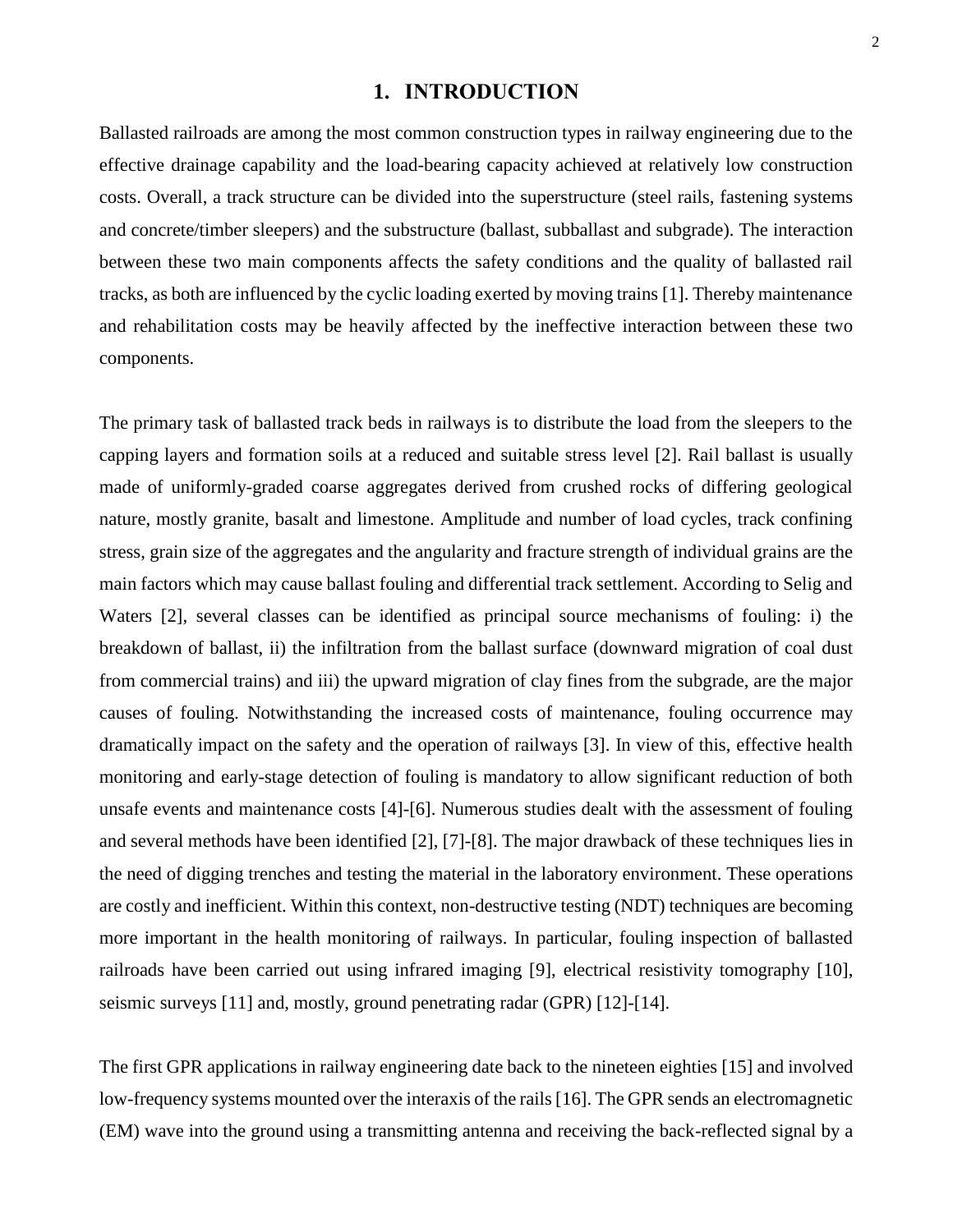receiver antenna in a given frequency band [17]. Overall, the interfaces between different materials within the railway track bed and the inhomogeneities within the materials with different EM properties cause changes in the signal peak positions and amplitudes. These changes are converted into information on the layer thicknesses and properties of the materials [13], [18]-[19]. In general, a set of antenna frequencies is used under controlled boundary conditions for investigating same track bed scenarios. Two types of approach can be distinguished, namely, *i*) methods based on the analysis of the signal response in the time domain, and *ii*) methods based on the spectral analysis of the signal in the frequency domain. The first class includes mostly analyses of single or multiple (i.e., radar scans) traces for the thickness evaluation of the rail substructure and the detection of main anomalies (e.g., fouling). The evaluation of the permittivity of the medium passed through [20]-[21] and the analysis of the signal amplitudes versus scattering from the voids [22]-[23] are usually performed. The results are compared with real-truth data extracted from laboratory tests, full-scale track beds at the test-site scale, or local trenches in the real-life environment. The frequency-based research has been focused on the spectral analysis of the GPR signals. Leng and Al-Qadi [24] used the Short-Time Fourier Transform (STSF) to track the frequency spectrum change with time, and graphically demonstrated the frequency energy variation with the depth of the ballast under differing conditions. This STSF method indirectly provides information about the ballast fouling conditions. Shao et al. [25] presented an automatic classification system to assess the railway ballast conditions, based on the extraction of magnitude spectra at salient frequencies and their classification, using support vector machines. The system was capable of distinguishing GPR signals reflected by the different ballast conditions. Xiao and Liu [26] applied the forward and inverse S-transform to a dual-frequency data set made of 100 and 400-MHz GPR data, and achieved a spectrum with broader bandwidth after fusing together the GPR spectra from both the frequencies. Subsequently, the synthesized spectrum was converted back to a time-domain signal and proved an effective trade-off between good resolution and deep penetration in ballast inspections. The use of finite-difference time-domain (FDTD) simulation of the GPR signal was recently demonstrated to be effective in the interpretation of complex scenarios, and the validation of the results from the aforementioned processing methodologies [27]-[28]. Although the above approaches have proved high effective and reliable results, they require high computational times and higher costs. This occurs especially in railway investigations, as they are characterized by huge amounts of data collected within the infrastructure development.

This paper reports on a signal processing approach, based on the entropy analysis of the radar signal, aimed at investigating the railway ballast conditions and detecting the presence of fouling. To this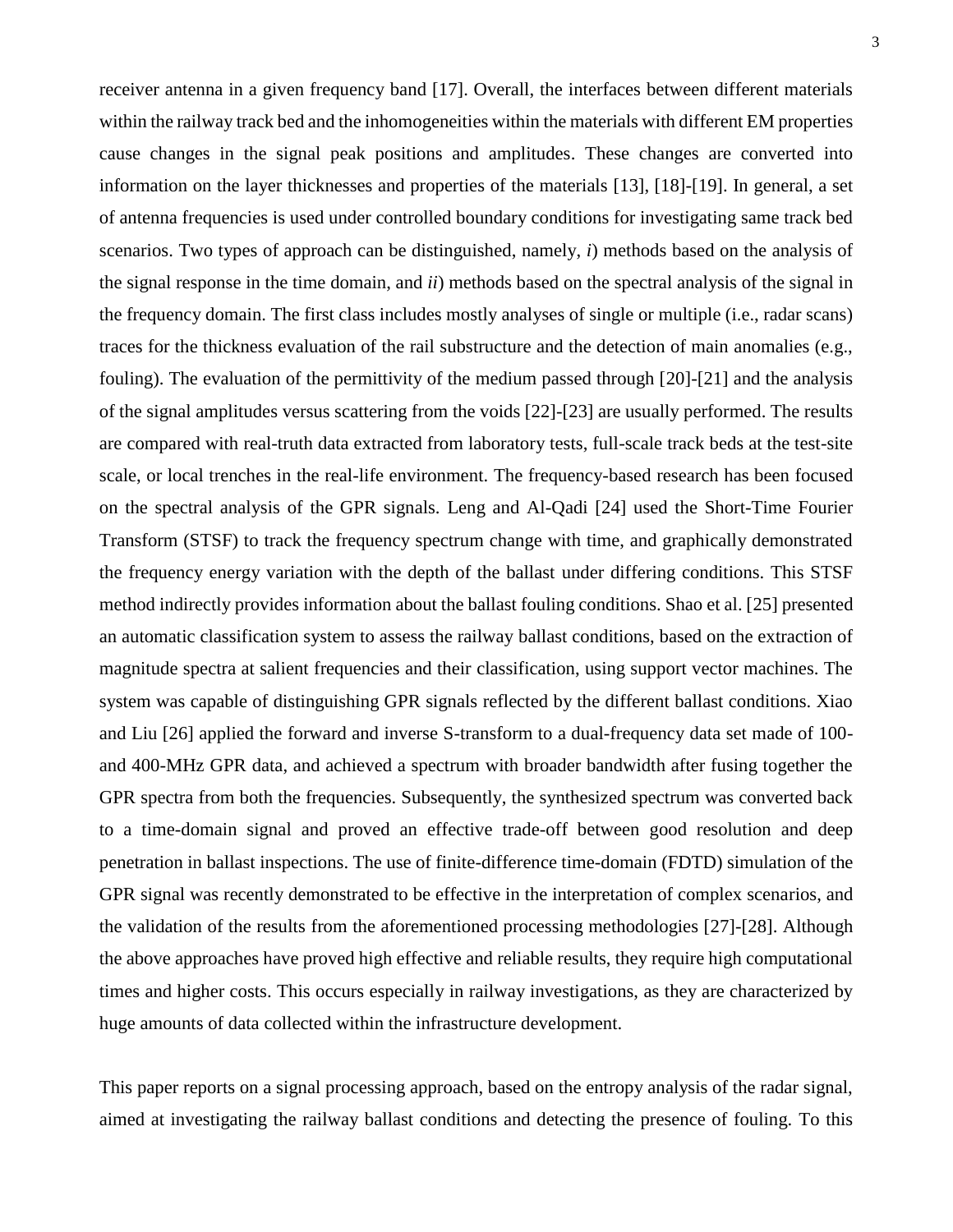effect, a laboratory set-up was built and both cleaned and fouled ballast scenarios were manufactured. GPR tests were carried out using ground-coupled and air-coupled GPR systems equipped with 600-, 1000-, 1600-, and 2000-MHz frequency antennas. The proposed methodology aims at rapidly identifying distinctive areas of interest related to fouling, thereby lowering significantly the amount of data to be processed and the time required for further data processing.

The remainder of the paper is organized as follows. In Section 2, the GPR working principles as well as the system model are discussed. Section 3 illustrates the entropy-based procedure for the assessment and the monitoring of the railroad ballast conditions. In particular, the first half of the section includes the rationale of our work, whereas the second half provides the mathematical details of the proposed entropy-based test. The initial part of Section 4 describes the laboratory set-up for the GPR measurements; the numerical results are instead outlined in the second half of the Section. Finally, the conclusions and future perspectives are discussed in Section 5.

# **2. THEORETICAL FRAMEWORK**

## *2.1 GPR working principles*

A GPR system is usually composed by one or more transmitter and receiver antenna(s), a radar control unit, and suitable data storage and display devices. The transmitter antennas emit an electromagnetic impulse which is then collected by the receiver antennas, after being reflected and scattered by any dielectric anomaly in the subsurface. The time delays, the frequency modulations and the amplitudes of the reflected signals are effective indicators to evaluate the characteristics of the materials. The collected information is then down-converted to a low-frequency signal, such that they can be digitized by a conventional analog-to-digital (A/D) converter for further processing and display. Measurements can be traditionally performed in ground-coupled or air-coupled antenna configurations, as a function of the main purpose and type of the survey. The antennas are chosen according to the required depth of penetration, soil type and size of the anomalies to detect. During a railway ballast inspection, a GPR scan is usually performed as a sequence of vertical radar profiles (or sweeps). Subsequently, these 1-D measurements are used to create a 2-D matrix, i.e., the datagram; this is used for the visual interpretation of the acquired data directly from the acquisition device. The datagram is represented with the depth step (usually measured in centimeters) on the vertical axis, and the longitudinal step (usually measured in meters) on the horizontal one. A return at a certain position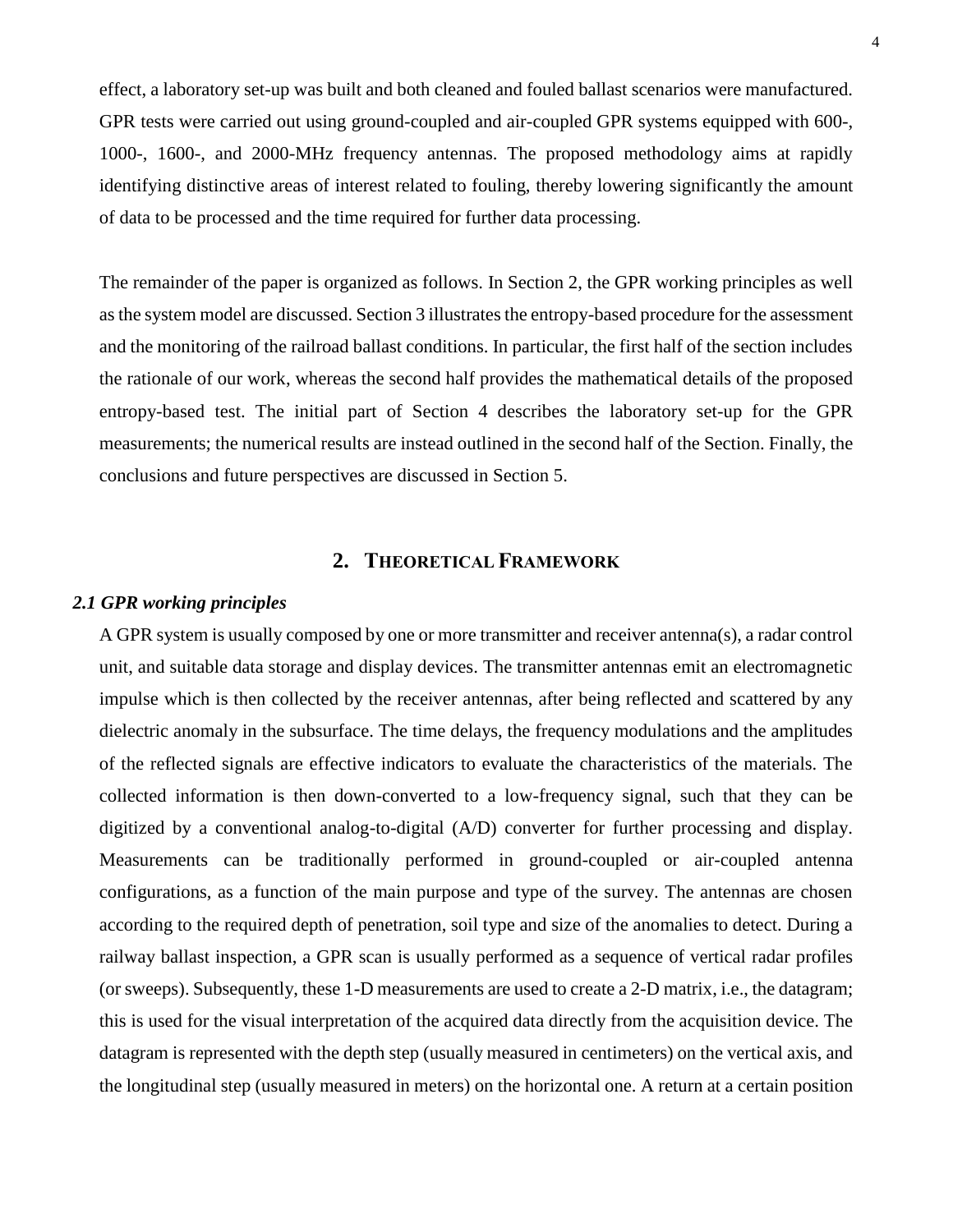along the distance axis is named A-scan, which is represented with the depth (time) step on the vertical axis and the amplitude of the signal (measured in Volts) on the horizontal one (Figure 1).



**Fig. 1**. Cross-section of a railway substructure and the typical reflection pattern from a GPR measurement (A-scan).

#### *2.2 GPR analytical model*

The received signal  $x(t)$  can be analytically modelled in the continuous time domain as the sum of several scaled and delayed replicas of the GPR transmitted electromagnetic pulse plus the noise. The considered model follows the general equation [29]:

$$
x(t) = \sum_{i=1}^{M} h_i \cdot s(t - \tau_i) + w(t)
$$
 (1)

where  $s(t)$  is the transmitted pulse,  $x(t)$  is the received pulse composed of *M* replicas of  $s(t)$  with different amplitudes  $\{h_i\}_{i=1,\dots,M}$  and delays  $\{\tau_i\}_{i=1,\dots,M}$ , and  $w(t)$  is the random noise (i.e., the noise due to the scattering from the buried objects and the clutter phenomena). The signal *x*(*t*), obtained as the sum of a random noise process (the noise due to the fouled ballast) and a deterministic signal (i.e. the original GPR pulse), can be modelled as a stochastic (or pure random) process [30]. In fact, for practical scenarios it can be overly simplistic to exploit only deterministic modelling of radar signals [31]. There can be fading or dispersion in signal propagation and, in some cases, the signal sources can be correlated, either by nature or as a result of some modelling practice [32]. In those cases, it is more appropriate to treat target sources as random and characterize them by their statistical properties [33]. In the case of our interest, the autocovariance function is exploited to study and analyse the received GPR signal [34]. The autocovariance function allows to focus on the nature of the noise which is the source of randomness in this process, by applying the maximum entropy method as described in the next Sections. At the receiver side, the signal  $x(t)$  in (1) is then sampled (with a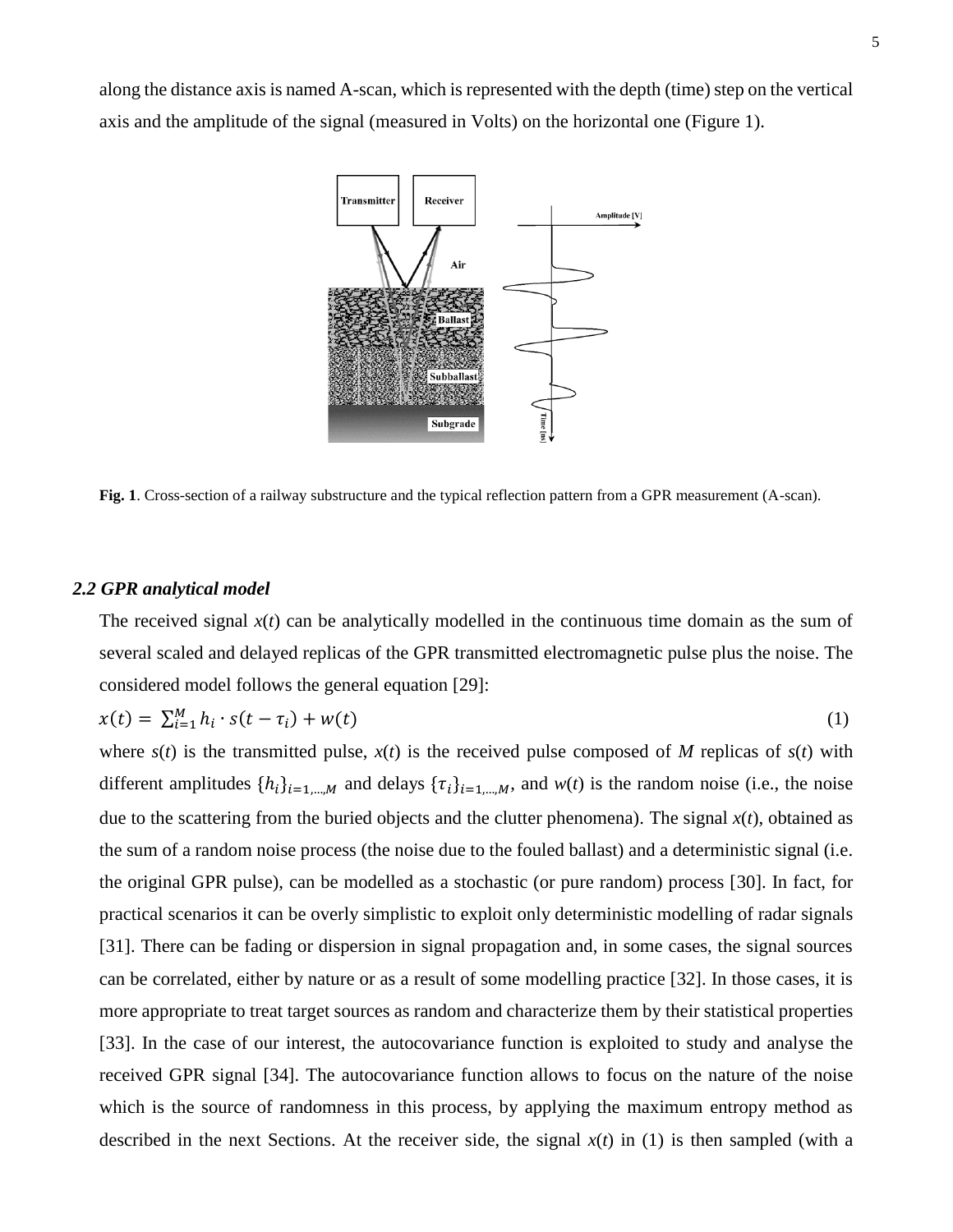sampling rate  $T_s$ ) and the sequence  $x(n)$ , with  $n = 1, \ldots, N$ , is obtained for further processing in both the time and the frequency domains. In particular, let us now define with  $Cov(k)$  the autocovariance function of the series  $x(n)$  of *N* data, and defined as:

$$
Cov(k) = \frac{1}{N} \sum_{n=1}^{N} x(n) \cdot x^*(n-k) - |\mu|^2
$$
 (2)

where  $k = -N, \ldots, +N, x^*(n)$  stands for complex conjugate, and the mean  $\mu$  is expressed by:

$$
\mu = \frac{1}{N} \sum_{n=1}^{N} x(n) \tag{3}
$$

The autocovariance function can be analysed in the transformed (frequency) domain by the application of a discrete Fourier transform, thereby obtaining the power spectral density PSD,  $S(\omega_k)$ , given by Oppenheim and Schafer [34]:

$$
S(\omega_n) = \sum_{k=-N}^{N} Cov(k) \cdot e^{-j \cdot \omega_n \cdot k}
$$
  
where  $\omega_n = \frac{2 \cdot \pi \cdot n}{N}$ . (4)

A growing number of GPR-related studies are nowadays oriented towards analyses performed in the spectral domain of the signal. To that effect, reliable and robust indexes are usually retrieved from the frequency spectrum of the signal for the correlation with critical physical parameters, such as water [35], clay [36]-[38], or coal-based fouling [25], which may have major impacts on the load-bearing capacity of the subgrade soils in transportation infrastructures.

# **3. ENTROPY-BASED TESTING METHOD**

### *3.1 Analytical model*

The idea behind our work is to investigate the presence of fouling in railway ballast by means of an entropy-based analysis. Entropy is a concept initially borrowed from the classical mechanics, and later from the information theory. In mechanics, the entropy is used to quantify the disorder and the uncertainty of dynamical systems, or in other words, it is an expression of the randomness of a system [39]. On the other hand, the entropy in information theory is considered as a measure of the information content of the series under investigation [40]. In particular, Shannon [40] has also related the concepts of entropy and uncertainty in his pivotal work. He finally argued that the information is a measure of the degree of uncertainty exercised by the source in the phase of selecting the message to transmit (i.e. the presence of a regular pattern in the ballast/assessing good as-built conditions, herein). In the definition of Shannon, given a source *X* that can transmit *N* symbols (where each *i*-th symbol is characterized by an a-priori probability  $p_i$ ), the entropy  $H(X)$  is defined as: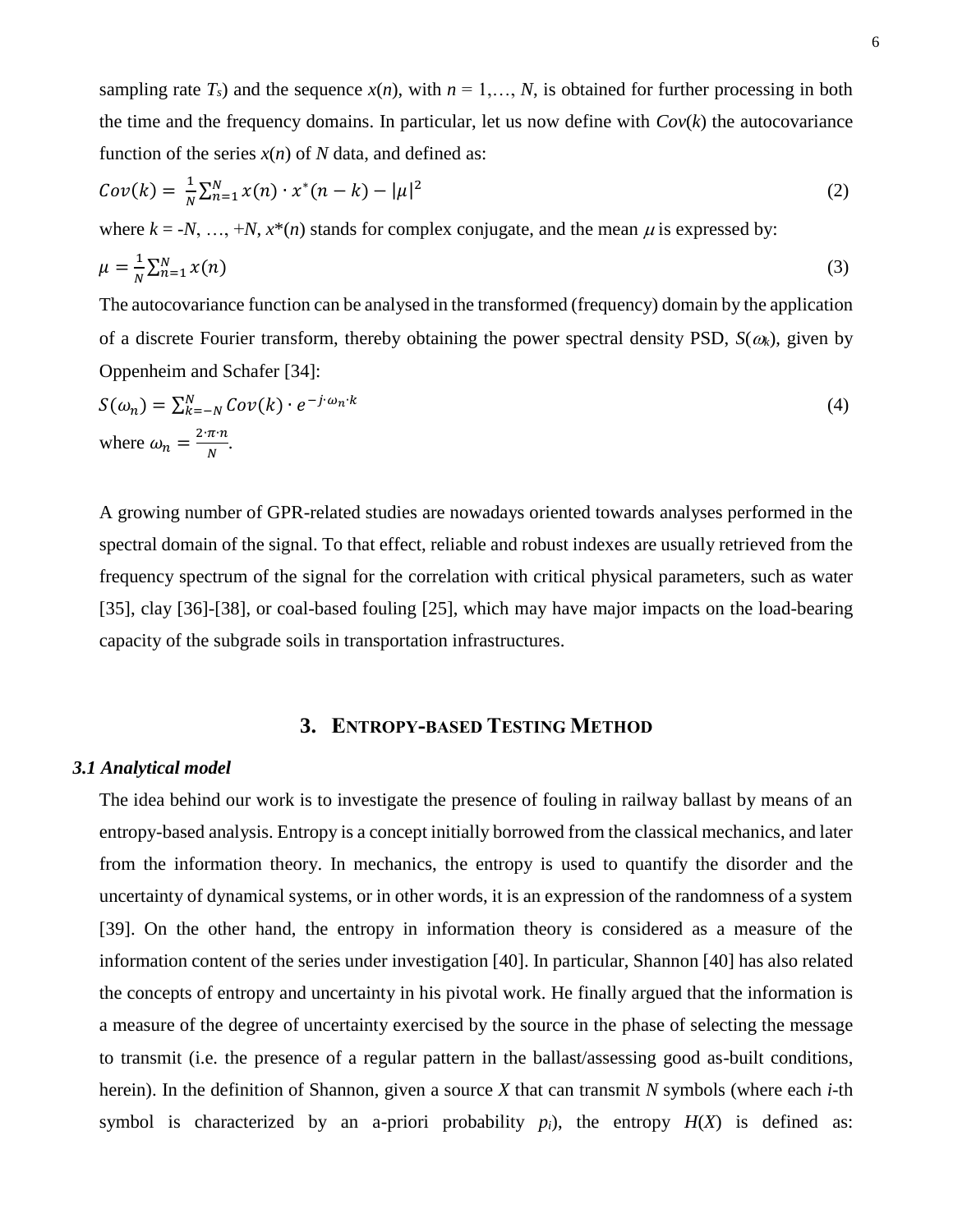$H(X) = -\sum_{i=0}^{N-1} p_i \cdot \log_2 p_i$ . The Shannon entropy equation provides a way to estimate the average minimum number of bits needed to encode a string of symbols (emitted by a source *X*), based on the frequencies of the symbols. If one of the symbols is more probable than others, the observation (i.e. reception) of that symbol is less informative for the receiver. Conversely, rarer symbols provide more information when observed. Since observation of less probable symbols occurs more rarely, the net effect is that the entropy (thought of as average information) received from non-uniformly distributed data is less than  $log_2(N)$ . The entropy is zero when one outcome is certain. In practical terms, the information is the removal of the uncertainty: high values of the Shannon entropy are relevant of an increasingly polluted ballast (by fouling intrusion), whereas lower values mean less uncertainty; hence, a more regular and unpolluted ballast. The entropy was used in several fields of application such as the biomedical engineering, speech, information data mining, front-wall clutter rejection, financial signal processing, and color image enhancement. It is well known that a GPR radargram is usually two-dimensional (2-D). Moreover, in many applications several 2-D radargrams are combined together to provide a three-dimensional (3-D) representation. To the best of our knowledge, there is only one paper which applies the entropy analysis to GPR systems by the use of the 2-D entropy of GPR images for detection of sporadically distributed features [41]. Conversely, we are interested in providing a fast and low-complex entropy-based algorithm to quickly assess the railway ballast conditions; hence, we are focusing on a simpler one dimensional (1-D) system model, as described in eqs.  $(1)-(4)$ .

The rationale of our approach is as follows: if the ballast is a "regular one" (i.e. without intrusions of fines), its structure should be characterized by *repetitive* patterns, hence its entropy should tend to small values. Conversely, if the ballast is fouled (i.e. it is a "polluted" ballast), its structure becomes irregular, and the entropy of the system should reach higher values. In the proposed approach, the term "repetitive" stands for periodic structure, such as the one representing the clean ballast conditions. On the other hand, the term "irregular" means non-periodic, such as the structure representing fouled ballast [42]. Thereby, if the ballast is clean, its structure is repetitive (the same pattern repeated in the structure), and it can be represented (or "encoded", speaking in terms of information) by a few bits (low values of entropy). On the contrary, if the ballast is polluted, its structure contains more information, hence it should be encoded with a higher number of bits (i.e. a higher entropy value than in the "clean ballast" case).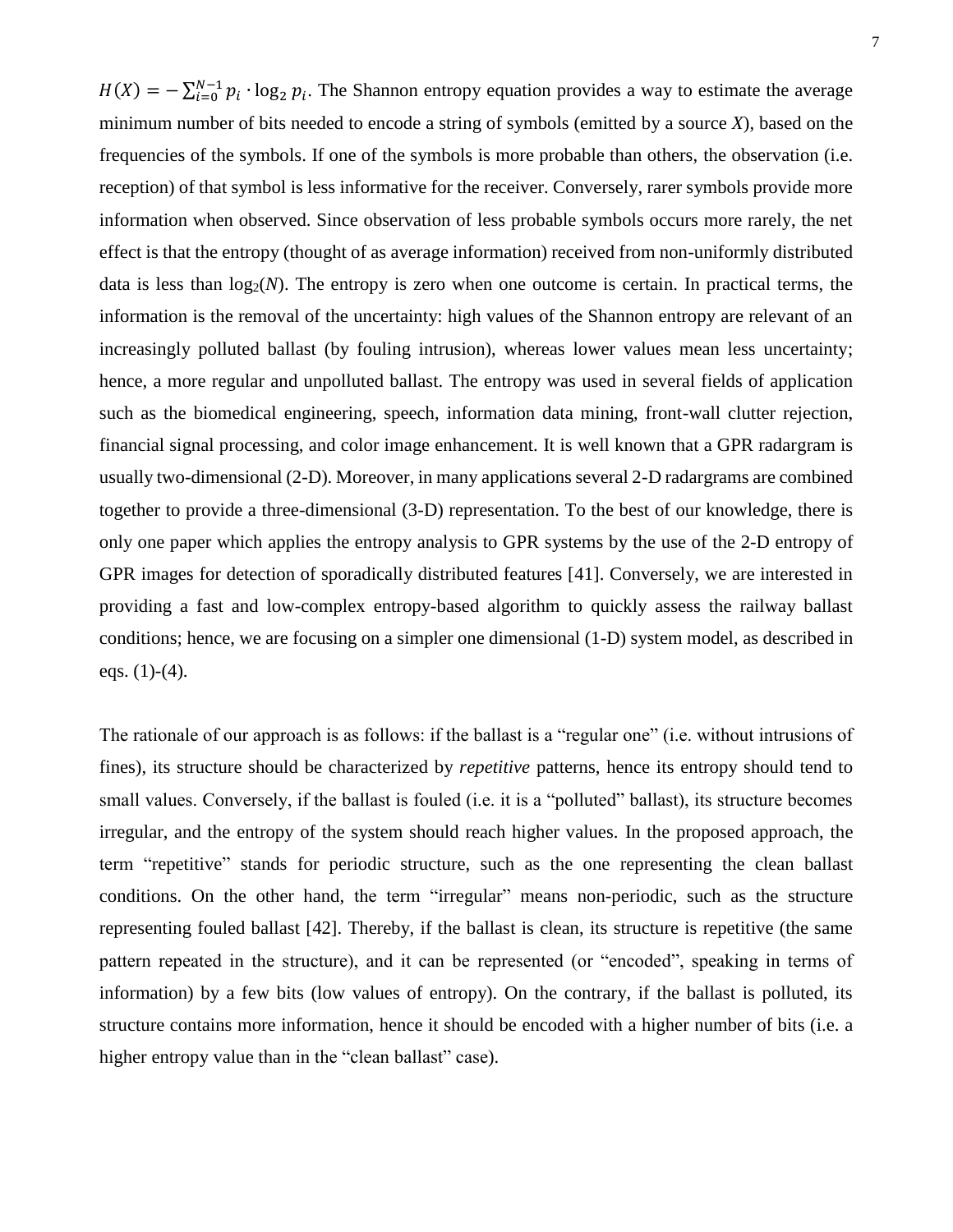### *3.2 Entropy of a GPR radargram*

Conventional entropy theories are usually related to infinite data series, which correspond to an infinitely accurate precision and resolution for the evaluation of the entropy. Nevertheless, practical data are finite time series data, sampled with a sampling rate *T<sup>s</sup>* and characterized by a limited resolution. The main issue is that an accurate estimation of the entropy series requires a considerable amount of data to be processed, and the results will be greatly influenced by the system noise. In 1967, Burg [43] proposed a new approach within the field of the spectral estimation. The author attempted to derive a procedure for achieving a high resolution where only a few data of the estimates of an autocorrelation sequence were available [44]. This has been defined as the maximum entropy method (MEM). The MEM method is capable to provide the highest frequency resolution, compared with the auto-correlation and covariance methods [45], by relating the entropy rate of a time series with its power spectral density (PSD). Hence, by knowing the PSD of a series, it allows to know its entropy rate. Thereby, if we denote with  $S(\omega)$  the PSD of the received GPR time series, given by (4), the entropy rate *h* (in the following referred to as entropy) is given by [46]:

$$
h = \frac{1}{2}ln(2 \cdot \pi \cdot e) + \frac{1}{4\pi} \cdot \int_{-\pi}^{\pi} ln(2 \cdot \pi \cdot S(\omega)) \cdot d\omega \tag{5}
$$

where *ln*(∙) is the natural logarithm (i.e. with base *e*) and *e* is the Euler's number. It is important to emphasize that the entropy of a finite segment of a stochastic process is upper-bounded by the entropy of a segment of a Gaussian random process, according to (5). This means that a white time series (i.e. a received GPR signal representing only uncorrelated noise) is characterized by the maximum entropy. Therefore, lower entropy values return more repetitive (and correlated) series. Thereby, the entropy can be used as an indicator of the presence of repetitive patterns in a ballasted track bed and, hence, for the assessment of the ballast conditions in terms of performance.

### *3.3 Entropy test for the assessment of the railway ballast conditions*

The theoretical approach of the entropy-based test for the assessment of the railway ballast conditions is based on the classical Neyman–Pearson radar test implemented with a constant false alarm rate (CFAR) strategy [47]. Indeed, the test here proposed is a binary decision problem where each of the two outputs corresponds to one hypothesis. The proposed test distinguishes between two different hypotheses: the polluted ballast condition (hypothesis *H1*), which corresponds to the case of intrusion of fine-graded material within the ballast voids (i.e. fouled ballast condition); and the clean ballast case (hypothesis *H0*), which conversely represents the absence of fine-graded material intrusion in the analysed scenario. Hence, the decision about the presence or absence of material intrusion within the ballast voids is obtained by comparing a decision metric (or testing variable) against a fixed threshold.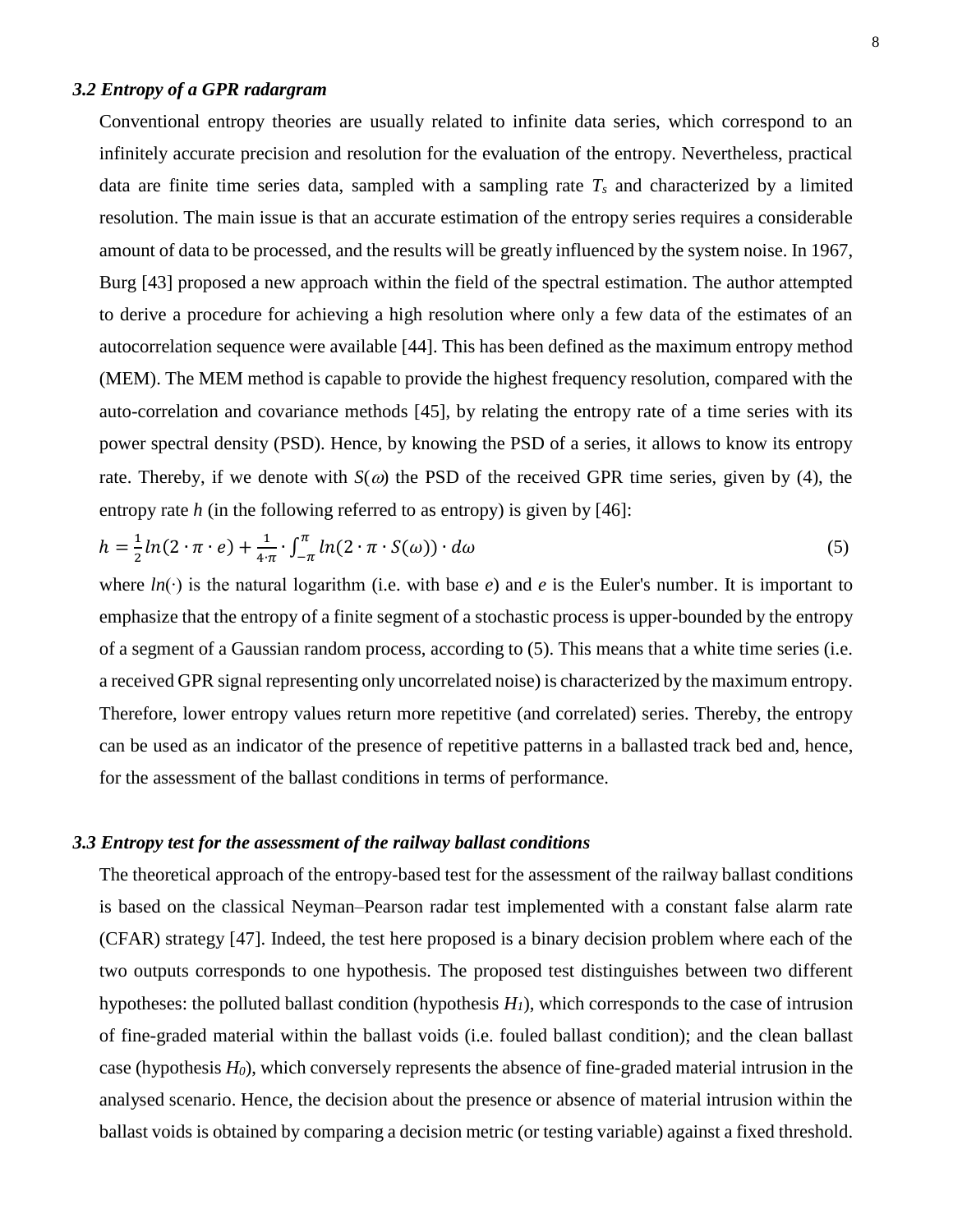The testing variable of our test is represented by the entropy of the GPR railway scan, evaluated according to (5). In particular, since the GPR sweeps in a railway survey can be affected by many sources of noise and their signal-to-noise ratio (SNR) values can significantly decrease, we evaluate the testing variable as the average entropy of all the radar sweeps of that particular GPR scan. In other words, the GPR traces are combined together using the spatial dimension for averaging, while exploiting the temporal axis for the entropy evaluation. From a mathematical point of view, if a GPR datagram is composed (along the spatial dimension) by *Q* traces of *N* samples each, the estimated average entropy is given by:

$$
H = \frac{1}{Q} \sum_{q=1}^{Q} \widehat{h_q} \tag{6}
$$

where  $\widehat{h_q}$  is the estimated entropy of the *q*-th radar sweep, evaluated as follows (along the temporal dimension):

$$
\widehat{h_q} = \frac{1}{2}ln(2 \cdot \pi \cdot e) + \frac{1}{4 \cdot \pi} \cdot \sum_{n=-N}^{N} ln(2 \cdot \pi \cdot S(\omega_n))
$$
\n<sup>(7)</sup>

Therefore, considering a threshold *η*, the test is expressed as follows:

Null Hypothesis: 
$$
H < \eta
$$
,  
Alternate Hypothesis:  $H \ge \eta$  (8)

The above set relationship means that if the testing variable is greater than the threshold  $\eta$ , the algorithm decides for  $H_1$  (i.e. presence of fouling); else, the choice is for  $H_0$  (i.e. absence of fouling).

## *3.4 Performance analysis*

Considering a set of *Q* observations  $R(r_1, r_2, \ldots, r_Q)$  and considering the decision domains  $Z_0$  (absence of fouling) and *Z<sup>1</sup>* (presence of fouling), it is possible to evaluate the probability of detection (*PD*) and the probability of false alarm  $P_F$ , as follows:

$$
P_D = \int_{Z_1} p_{r|H_1}(R|H_1) \tag{9}
$$

$$
P_F = \int_{Z_1} p_{r|H_0}(R|H_0) \tag{10}
$$

where  $p_{r|H_i}(R|H_i)$ , with  $i = 1, 2$ , is the probability density function of the observations conditioned to, respectively, the null and the alternate hypothesis. The subscripts were chosen in accordance with the classical radar problem, where  $H_I$  corresponds to the presence of a target (i.e. the presence of fouling) and  $H_0$  to its absence.  $P_F$  is the probability of a false alarm (i.e. we find that pollution is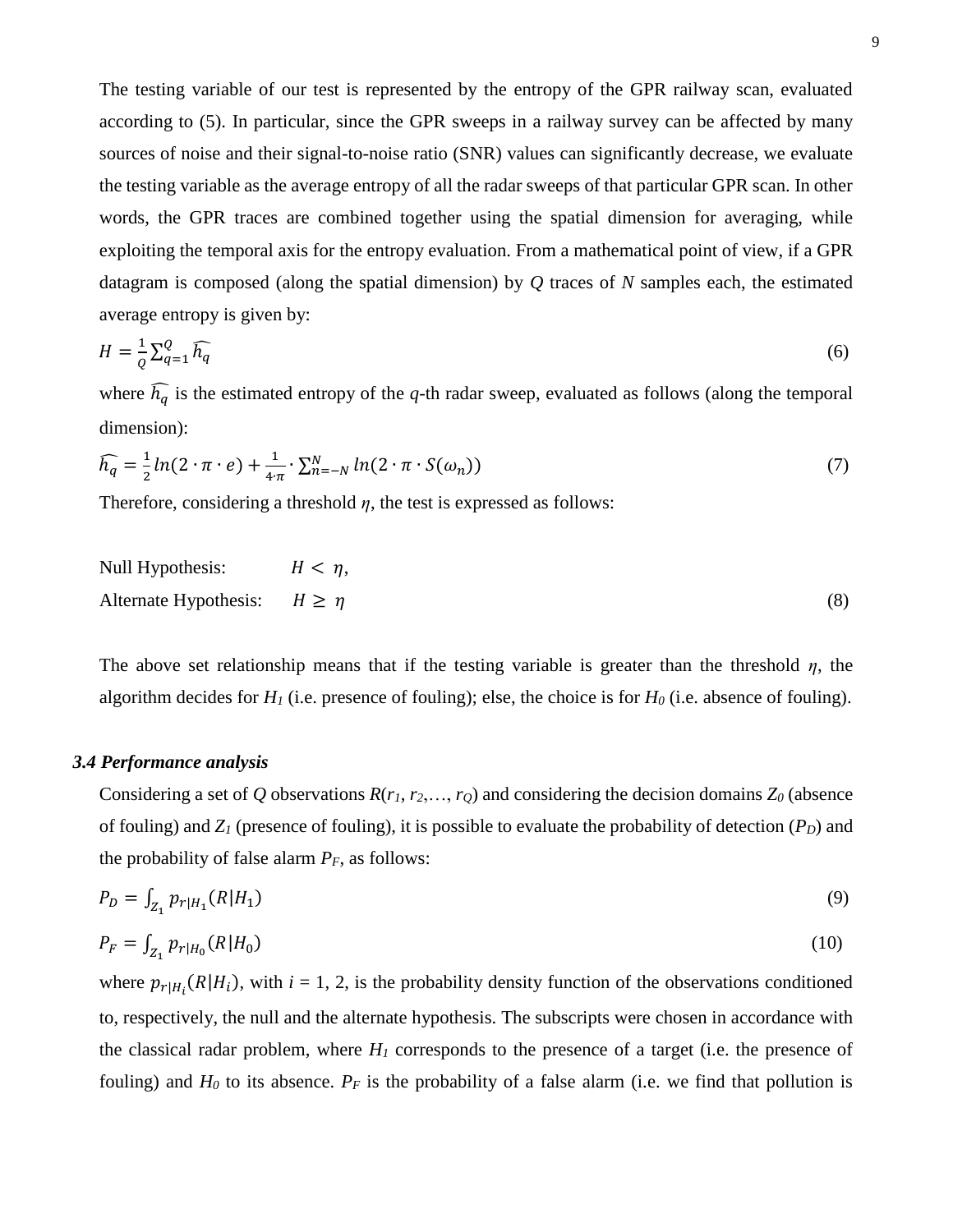present when it is not) and *P<sup>D</sup>* is the probability of detection (i.e. we find that pollution is present when it is). In this case, (9) and (10) can be rearranged as follows:

$$
P_D = p\big(\widehat{H_1}|H_1\big) \tag{11}
$$

$$
P_F = p\big(\widehat{H_1}|H_0\big) \tag{12}
$$

where the symbol  $p(\widehat{H_i}|H_j)$  with  $i = j$  or  $i \neq j$  is the probability of the hypothesis  $\widehat{H_i}$ , numerically computed from the observation, assuming that the hypothesis  $H_j$  is true. The above probabilities thoroughly describe the performance of such Neyman–Pearson tests. As it is well known, the two objectives of reducing  $P_F$  while increasing  $P_D$  play a contrasting role. The used strategy constrains one of the probabilities while it maximizes (or minimizes) the other. In traditional GPR applications, *P<sub>F</sub>* is constrained to be  $P_F = \alpha' < \alpha$  where  $\alpha$  is the accepted reliability standard while the objective is to maximize *PD*, which conversely determines the system performance. It is worth to emphasize that the testing variable in (6) is asymptotically  $(Q \to \infty)$  Gaussian according to the central limit theorem. The threshold  $\eta$  can be asymptotically tuned from a straightforward evaluation of the Gaussian integral for a fixed probability of false alarm. Under this condition, the mean  $E[H \mid H_0]$  and the variance  $var[H | H_0]$  are evaluated under the null hypothesis to compute the threshold:

$$
\eta = E[H|H_0] + (2 \cdot var[H|H_0])^{1/2} \cdot erf^{-1}(1 - 2 \cdot P_F)
$$
\n(13)  
\nwhereas the mean  $E[H|H_1]$  and the variance  $var[H|H_1]$  conversely determine the asymptotic  $P_D$ :  
\n
$$
P_D = \frac{1}{2} + \frac{1}{2} \cdot erf^{-1} [(-\eta + E[H|H_1]) \cdot (2 \cdot var[H|H_1])^{-1/2}]
$$
\n(14)

where  $erf^1(\cdot)$  is the inverse of the well-known Gaussian error function.

### **4. RESULTS**

#### *4.1 Performance analysis*

Investigations on railway ballast material were carried out within a square-based methacrylate tank with 155 cm long base sides and height of 55 cm (outer dimensions) and relevant inner dimensions of 148 cm and 48 cm, respectively. A 2 m  $\times$  2m copper sheet, acting as a perfect electric conductor (PEC), was placed underneath the tank to allow the complete reflection of the waves propagating through the material as well as to avoid any unwanted reflection from the ground of the laboratory (Figure 2). The measurements were performed using ground-coupled and air-coupled pulsed GPR systems manufactured by IDS Georadar.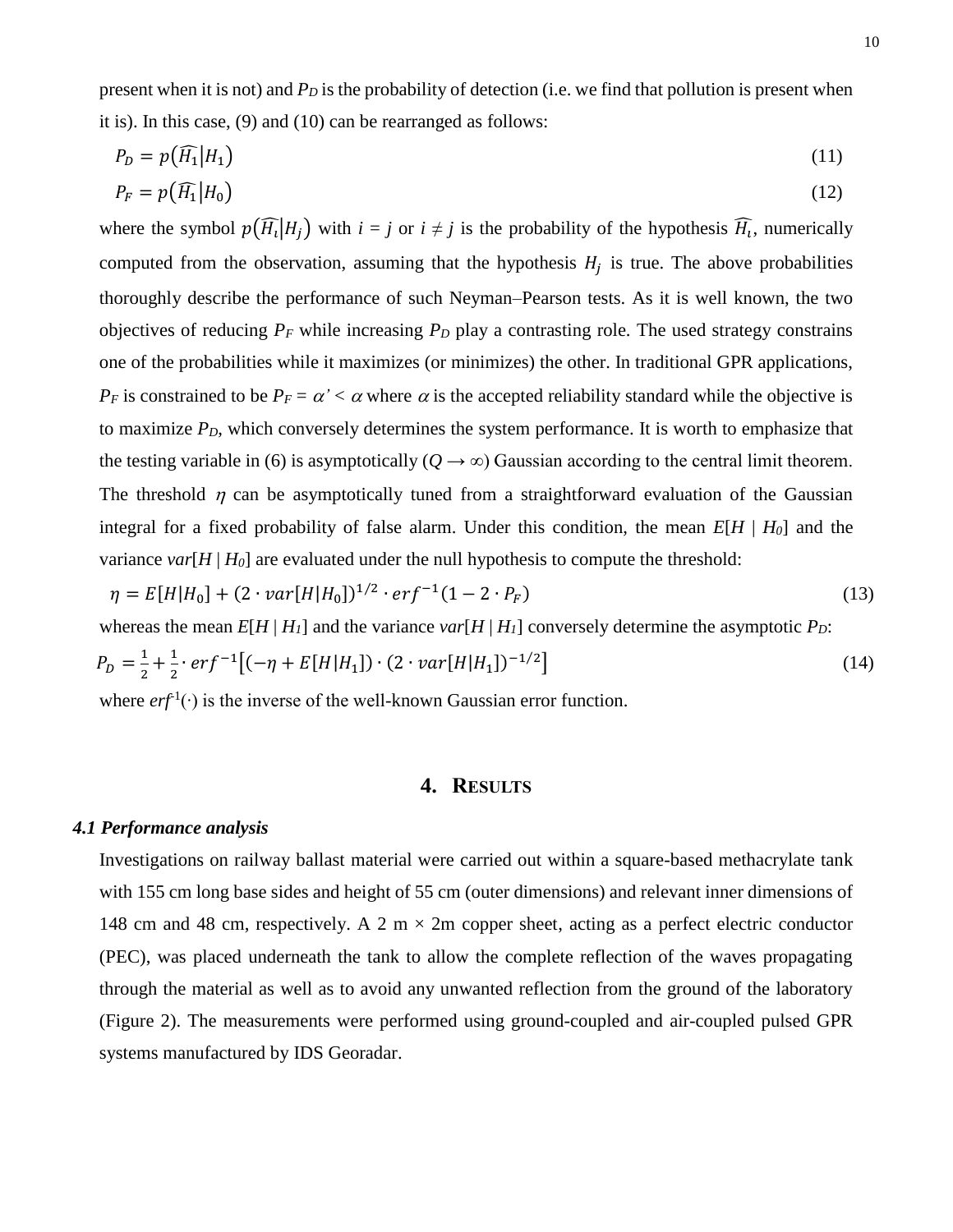

**Fig. 2**. Experimental setup for the laboratory measurements.

The ground-coupled multi-frequency GPR system RIS 99-MF, equipped with 600 MHz and 1600 MHz monostatic antenna frequencies, was set to collect 512 sample size data with a time window of 40 ns (time step of acquisition equal to  $7.83 \times 10^{-2}$  ns). In addition, three air-coupled GPR systems, equipped with 1000 MHz (RIS Hi-Pave HR1 1000), and 2000 MHz (RIS Hi-Pave HR1 2000 and RIS Hi-Pave HR1 2000 NA) antenna frequencies, were used to collect data at 40 cm height from the surface of the ballast [48]. Concerning the 2000 MHz antenna systems, one version for the European (EU) market (from now on, referred to as "2 GHz EU") and one low-powered antenna version for the North American (NA) market (from now on, referred to as "2 GHz NA") were used. Although the two mentioned antennas are centered around the same central frequency of investigation, the main difference lies in the radiated power of the antennas, which is lower in the case of the NA version. This is to comply with the regulatory policy [49] issued by the US Federal Communications Commission (FCC). In view of the lower radiative power, this antenna system exhibits worst performance in terms of SNR and, generally, the raw signal is characterized by relevant noise components that need to be filtered out. 512 sample size data scans with 15ns ( $2.93 \times 10^{-2}$  ns) and 25ns (4.89  $\times$  10<sup>-2</sup> ns) time windows were collected using, respectively, the 1000 MHz and the 2000 MHz systems. Limestone aggregate particles used for the construction of railway track beds were utilized for testing purposes. Geometric, mechanical and physical properties of the ballast aggregates were also assessed in the laboratory according to the EN 13450:2004 standard on railway ballast materials [50]. With regard to the pollutant material, a silty soil material classified as A4 by the AASHTO soil classification [51] was used and characterized according to relevant standard test methods. More information about the followed standard test methods and the material properties found for both the ballast and the pollutant materials can be found in Tosti et al. [19] and Benedetto et al. [28].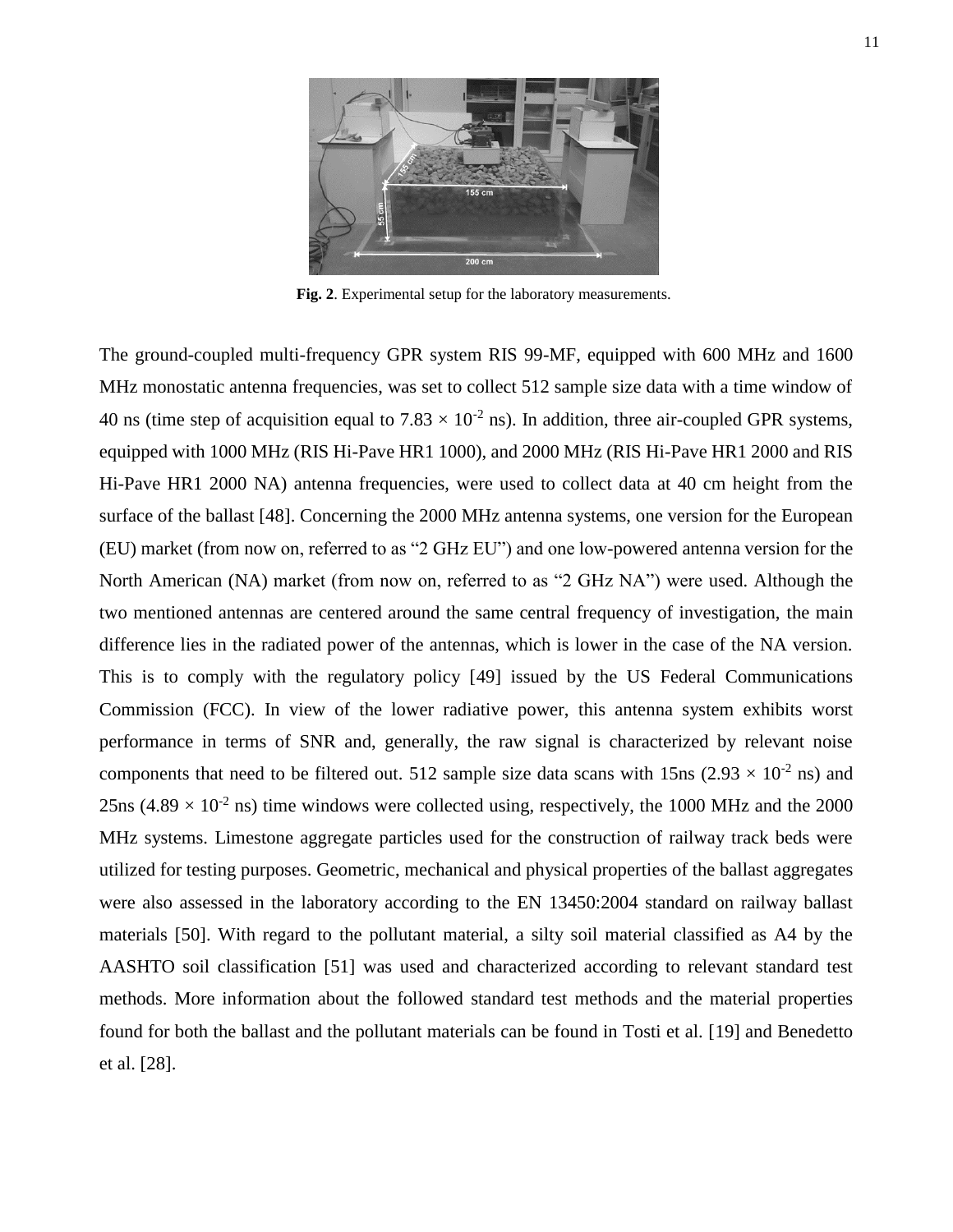Figure 3 shows the combination of clean ballast (CB) and fouled ballast (FB) conditions used for reproducing the four scenarios in the laboratory environment. The samples have an effective height of 48 cm. The Test Scenario "0" was representative of the clean ballast conditions (Figure 3(a)). 10 cm high layers consisting of a mix of pollutant A4 silty soil and ballast aggregates were manufactured and progressively increased from the bottom of the tank.



**Fig. 3**. Four scenarios of railway ballast/pollutant A4 soil manufactured in the laboratory, (a) Test Scenario "0": 48 cm clean ballast, (b) Test Scenario "I": 38 cm of clean ballast over 10 cm of fouled ballast, (c) Test Scenario "II":28 cm of clean ballast over 20 cm of fouled ballast, (d) Test Scenario "III": 18 cm of clean ballast over 30 cm of fouled ballast.

Thereby, different scenarios of fouling conditions were reproduced, namely, low (Figure 3(b) -Test Scenario "I":  $h_{CB} = 38$  cm;  $h_{FB} = 10$  cm), medium (Figure 3(c) -Test Scenario "II":  $h_{CB} = 28$  cm;  $h_{FB}$  $= 20$  cm) and high (Figure 3(d) -Test Scenario "III":  $h_{CB} = 18$  cm;  $h_{FB} = 30$  cm). The laboratory procedure for the laying out of the material in the tank is described in Benedetto et al. [52].

#### *4.2 Experimental outcomes*

The objective of this Section is to confirm both the theoretical rationale and the numerical consistency of the proposed procedure by proving (as discussed below) a correlation between the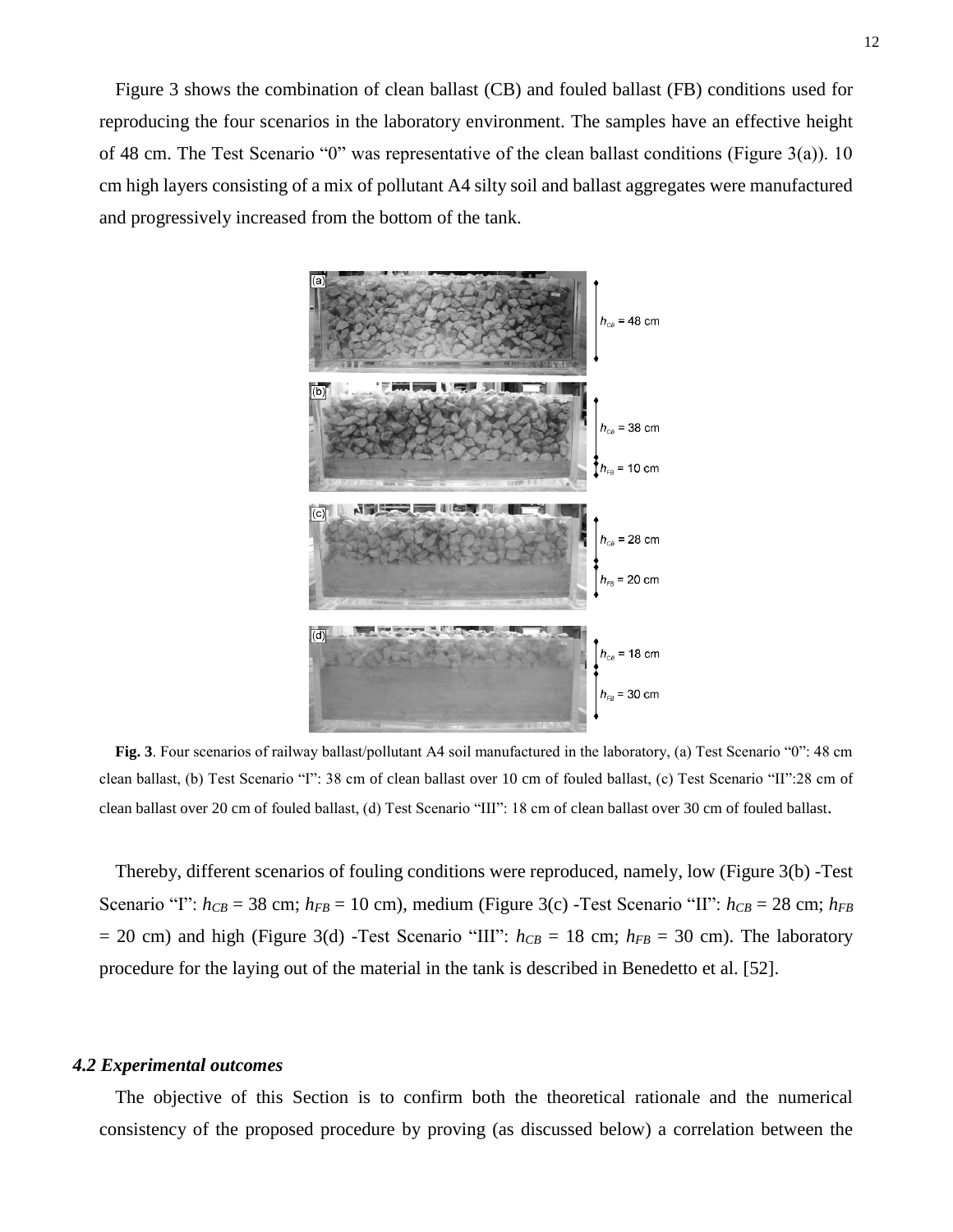entropy of a GPR datagram and the possible presence of fouling in the railway ballast. The reliability of the procedure is assessed in accordance with the aforementioned Neyman–Pearson test. The raw GPR data were used in order to lower the computational workload required for the implementation of the proposed entropy-based approach. Nevertheless, we have also verified with extensive laboratory experiments (here not reported for the sake of the compactness) that the advantage of filtering out mutual coupling effects from the raw GPR data is negligible. In the following results, the detection performance of the proposed approach has been assessed analytically, i.e. using (13) and (14) to theoretically evaluate the threshold and the corresponding probability of detection (according to the CFAR procedure), as well as by means of experimental based investigations in the laboratory. In particular, several empirical laboratory investigations have been carried out to estimate the actual threshold (determined by the desired probability of false alarm) and the probability of detection in order to validate the (asymptotic) results obtained by the theory. A commonly used method in the radar literature for the evaluation of the detection performance is based on the receiver's operating characteristic (ROC) curve. The ROC is graphically represented with diagrams, where  $P_F$  is on the horizontal axis and  $P_D$  is on the vertical one. Ideally, all the ROC must be above the  $P_D = P_F$  line (bisector) and concave downward. Paradoxically, if they were not, a randomized test would be better. The *best* performing detector presents the minimum distance from the point ( $P_F = 0$  and  $P_D = 1$ ) in its ROC curve. An effective operating point is just the point of the curve near such an optimum case.

Figure 4 reports the theoretically evaluated ROC of the ground-coupled radar system (equipped with 600 MHz and 1600 MHz monostatic antenna frequencies) for the three fouling scenarios of interest. The graph clearly shows that the 1600 MHz antenna performs better than the 600 MHz antenna in terms of detection performance, as it was theoretically expected. In particular, the performance of the 600 MHz antenna is getting worse when passing from scenario I (where the clean ballast layer is thicker than the fouling ballast layer) to scenario III (where the clean ballast layer is thinner than the fouled ballast one). This is due to the resolution power of the 600 MHz antenna (i.e. 12.5 cm, as per the quarter of wavelength principle) and the configuration of scenario III where the ballast-pollutant mix is dominant with respect to the ballast-voids phase.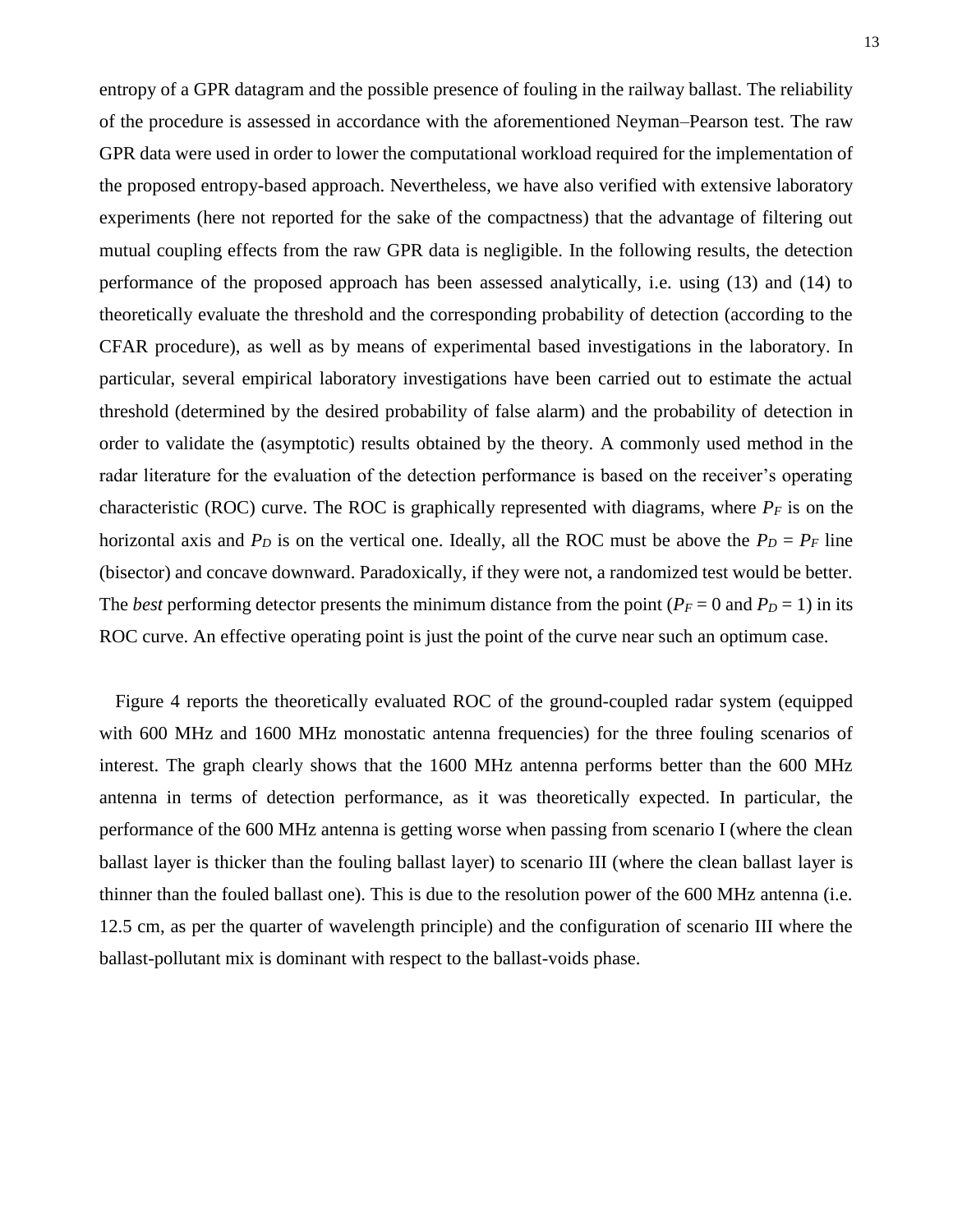

**Fig. 4**. Theoretical (T.) ROC of the ground-coupled GPR system, equipped with 600 MHz and 1600 MHz monostatic antenna frequencies, for the three scenarios of fouled ballast.



**Fig. 5**. Theoretical (T.) and Experimental (E.) ROC of the ground-coupled GPR system, equipped with 600 MHz and 1600 MHz monostatic antenna frequencies, for the three scenarios of fouled ballast of interest in the region  $P_D = [0.9 - 1]$ and  $P_F = [0 - 0.05]$ .

Thereby, a more uniform character (i.e. fouled ballast) throughout the whole depth domain of the sample is observed at 600 MHz. Conversely, the quarter of wavelength resolution of the 1600 MHz antenna (i.e. 4.7 cm) still allows to detect scattering effects from the voids of the thinnest clean layer and to distinguish the fouled layer of the ballast (i.e., scenario III) [22]. Nevertheless, all the curves relatively overlap, and are characterized by detection performances greater than 95%, with a target false alarm probability not exceeding the value of 2.5%. Such a behaviour can be appreciated in Figure 5, where the region between  $P_D = [0.9 - 1]$  and  $P_F = [0 - 0.05]$  has been magnified. We have also added the empirically evaluated curves related to the 600 MHz antenna, showing that the experimental results (obtained by the laboratory investigations) well match the theoretical results. Thereby, the validity of our proposed approach is confirmed. For the sake of the compactness, the experimentalbased curves for the 1600 MHz antenna are here not showed since they completely overlap with the theoretical ones.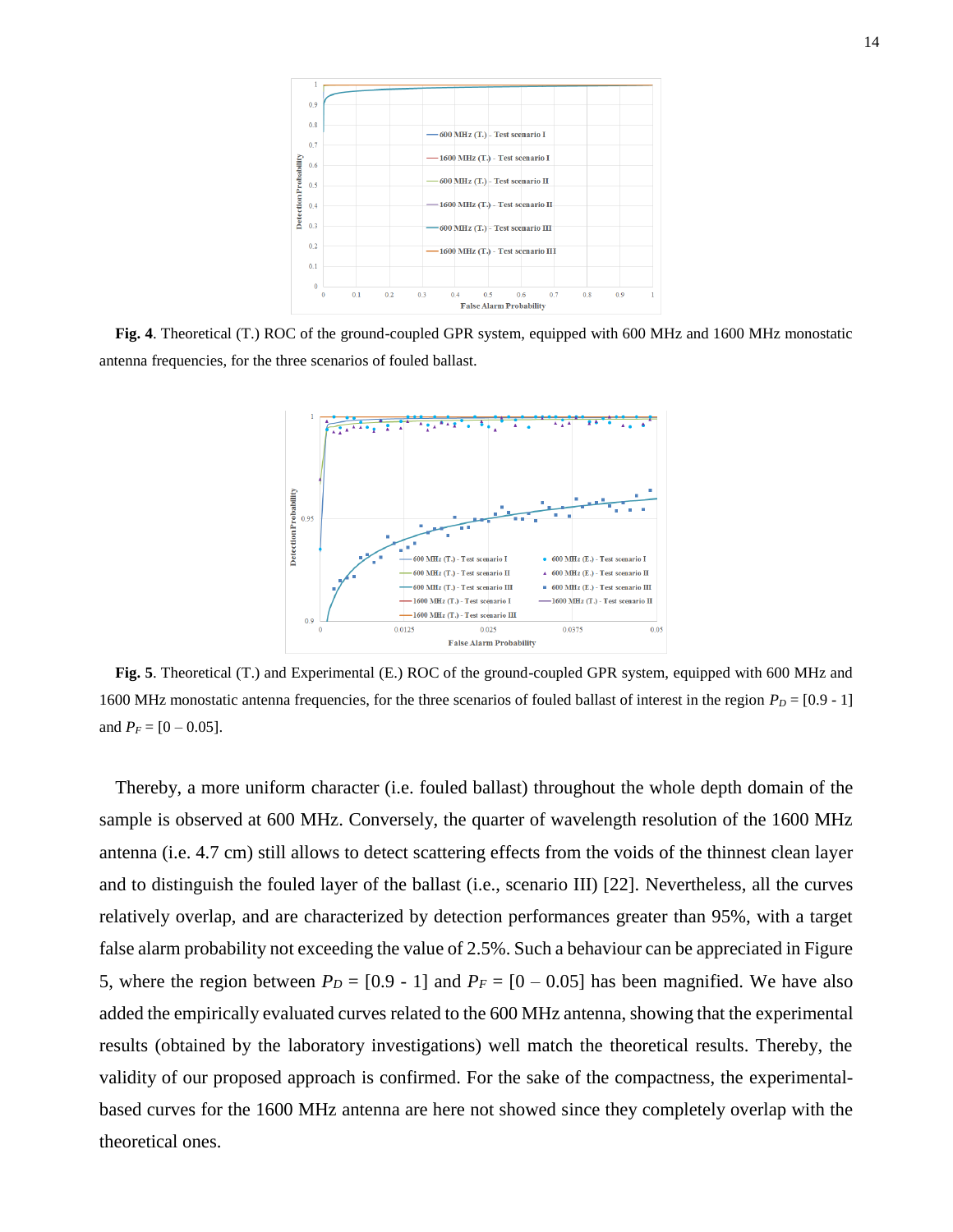

**Fig. 6**. Theoretical (T.) and Experimental (E.) ROC of the air-coupled GPR system, equipped with 1 GHz, 2 GHZ EU, and 2 GHz NA monostatic antenna frequencies, for the fouling scenario I.

Figures (6) – (8) illustrate the ROC of the air-coupled GPR equipped with 1 GHz, 2 GHz EU, and 2 GHz NA antenna frequencies for the three fouled scenarios, respectively. Again, the experimental (E.) results well match the theoretical (T.) curves; hence, the effectiveness of the mathematics in the previous sections are confirmed. Not surprisingly, in all the previous results different antennas provided different theoretical results. This is due to the fact that, as said before, the theoretical curves were obtained by means of eqs. (13)-(14). These two equations imply the presence of the two statistical moments (i.e. mean and variance) of the testing variable, that strictly depend on the characteristics of the signal under investigation (see [48] and references therein for further details). In all the analysed cases, the 1000 MHz GPR system is characterized by the worst performance, again due to the lower resolution power of the selected antenna frequency (i.e. 7.5 cm) as compared to the air-filled size of inter-granular voids. In particular, in the best case (i.e. scenario III in Figure (9)) the 1000 MHz system reaches a detection probability higher than 90% only, with a corresponding false alarm rate equal to 50%. Clearly, this is not a satisfactory operating condition. Conversely, both the 2000 MHz systems (EU and NA antennas) perform better in the scenarios of interest. The 2 GHz EU system has also proved to be relatively robust regarding the particular selected scenario. Indeed, considering the scenario I (Figure 6), II (Figure 7), and III (Figure 8), the 2 GHz EU curve shows a detection probability always higher than 95%, even with a relevant false alarm rate less than 5%. Hence, this GPR system configuration and frequency of investigation are capable to identify ballast sections fouled with fine-graded material in 95 cases over 100, with an error rate less than 5 cases over 100.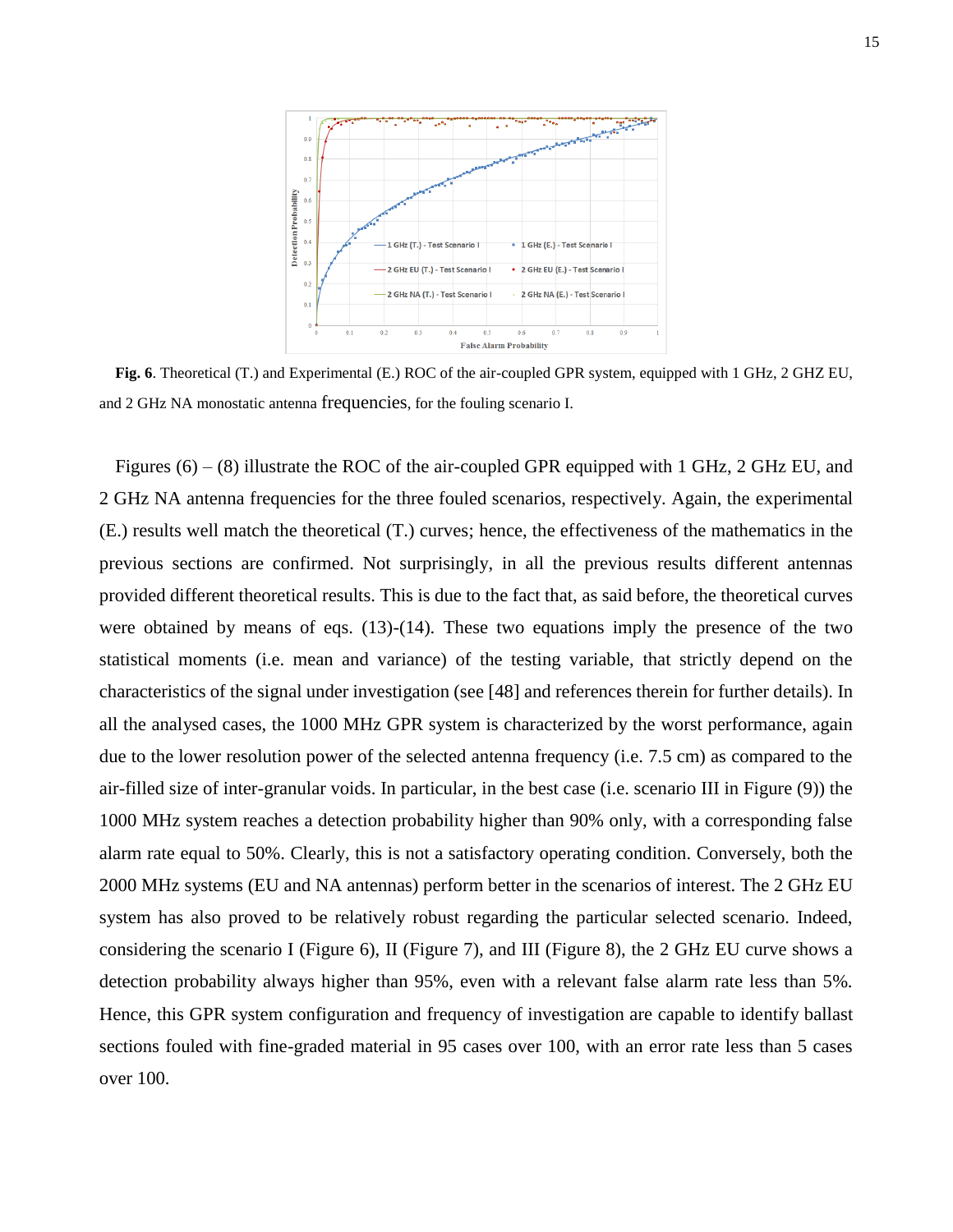

**Fig. 7**. Theoretical (T.) and Experimental (E.) ROC of the air-coupled GPR system, equipped with 1 GHz, 2 GHZ EU, and 2 GHz NA monostatic antenna frequencies, for the fouling scenario II.



**Fig. 8**. Theoretical (T.) and Experimental (E.) ROC of the air-coupled GPR system, equipped with 1 GHz, 2 GHZ EU, and 2 GHz NA monostatic antenna frequencies, for the fouling scenario III.

This is a consequence of the fact that the 2000 MHz GPR system has a resolution power of 3.75 cm (quarter of wavelength criterion), which is most suited to detect scattering effects from voids [22]. Finally, it is important to emphasize how the 2 GHz NA antenna has similar performance in the first two scenarios, whereas it greatly lowers its detection capability in the case of the thickest fouled layer (i.e. scenario III). This may be likely due to the different characteristics of this system, being the 2 GHz NA a lower powered antenna, whereby clutter is more sensitive to the effects caused by the returns from the target [37].

## **5. CONCLUSION AND FUTURE PERSPECTIVES**

This paper reports on a signal processing procedure based on an entropy analysis which has been innovatively applied to ground penetrating radar (GPR) data for the assessment and the health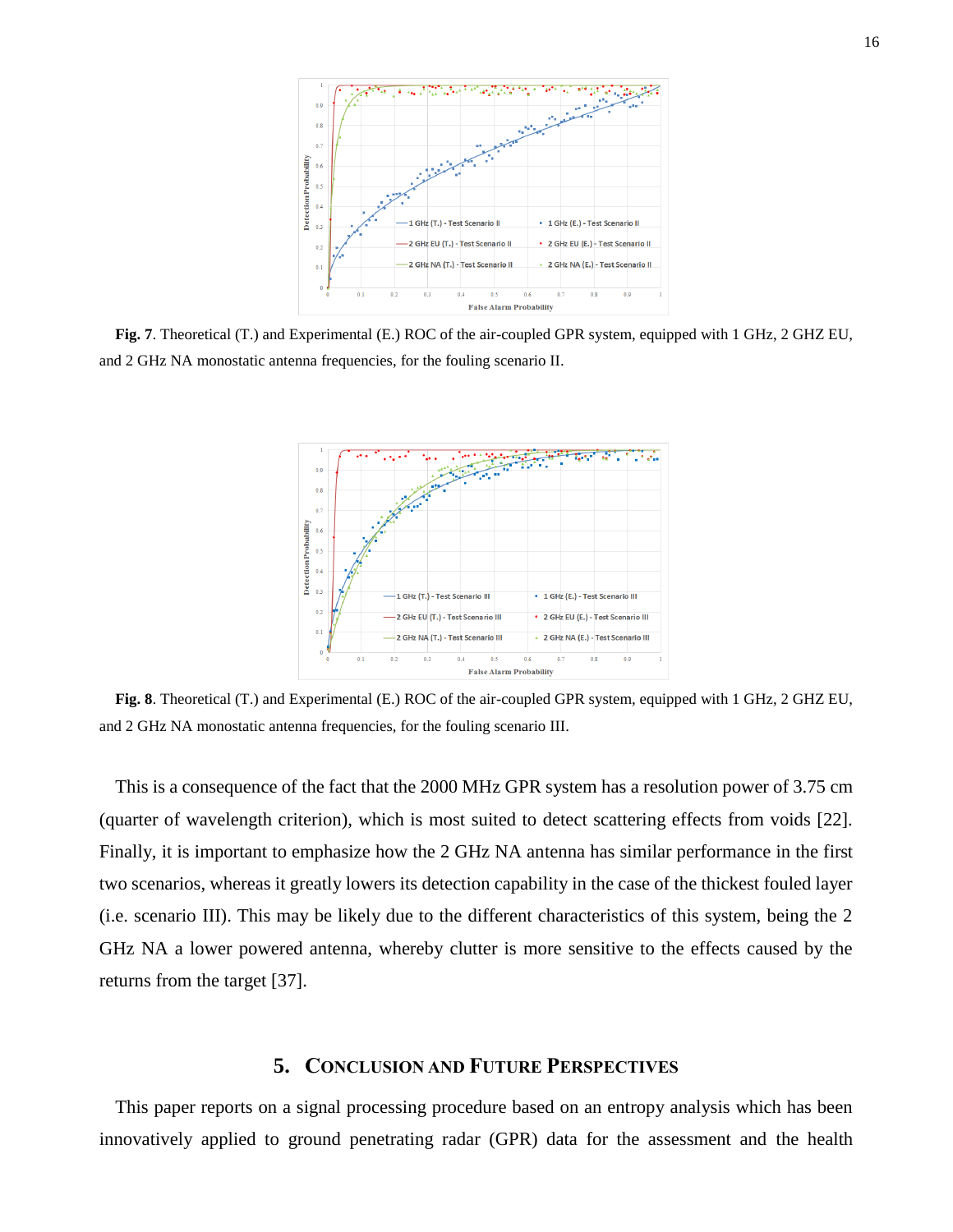monitoring of railway ballast conditions. In order to simulate a real-life scenario within the context of railway structures, four different ballast/pollutant mixes were introduced from clean to highly-fouled ballast conditions. Limestone aggregate particles used for the construction of railway track beds and a silty soil material classified as A4 by the AASHTO soil classification [51] were used for testing purposes. The experimental tests were carried out using GPR systems equipped with different groundcoupled (600 and 1600 MHz) and air-coupled antennas (1000 and 2000 MHz). With regard to the 2000 MHz radar systems, one ordinary (i.e., 2 GHz EU) and one low-powered (i.e., 2 GHz NA) version of the horn antenna for the European (EU) and the North-American (NA) markets were used, respectively.

A binary hypothesis testing method that automatically discriminates between the presence and the absence of fouled ballast was proposed. The performance of this method was evaluated in terms of the receiver's operating characteristic (ROC) (i.e. the detection probability versus the false alarm rate) by the calibration of an optimal threshold set from the outcomes of laboratory tests. The agreement between the theoretically-based and the experimental-based results confirms the validity of the proposed approach at rapidly identifying distinctive areas of interest related to fouling. Thereby, the computational costs traditionally related to more sophisticated data processing could be considerably lowered. On a comparable (multi-frequency) GPR system with ground-coupled antennas, the lowfrequency antenna (i.e. 600 MHz) turned out to provide a lower detection performance than the higher frequency (i.e. 1600 MHz). Such an outcome was confirmed by the application of the proposed entropy-based approach to the data collected using the air-coupled GPR systems. Both the 2000 MHz systems have returned detection probability values higher than the 1000 MHz. In particular, the 2 GHz EU version of the antenna has proved to be the most effective within the context of the entropy-based analyses here proposed, showing a detection probability always higher than 95% and a relevant false alarm rate less than 5%. The results proved how the use of frequencies of investigation greater than 1600 MHz is more suitable for the inspection of ballast by pursuing the proposed entropy-based methodology. Resolution powers with dimensions consistent with the size of the inter-particle voids allow to detect the thinner clean layers of the top ballast as well as to distinguish these from the underlying fouled layers.

To this effect, the study confirms the effectiveness of the method in the assessment of the railway ballast conditions and it suggests effective frequencies of investigation to be purposely selected. By means of the proposed methodology, distinctive areas of interest related to the fouling intrusion could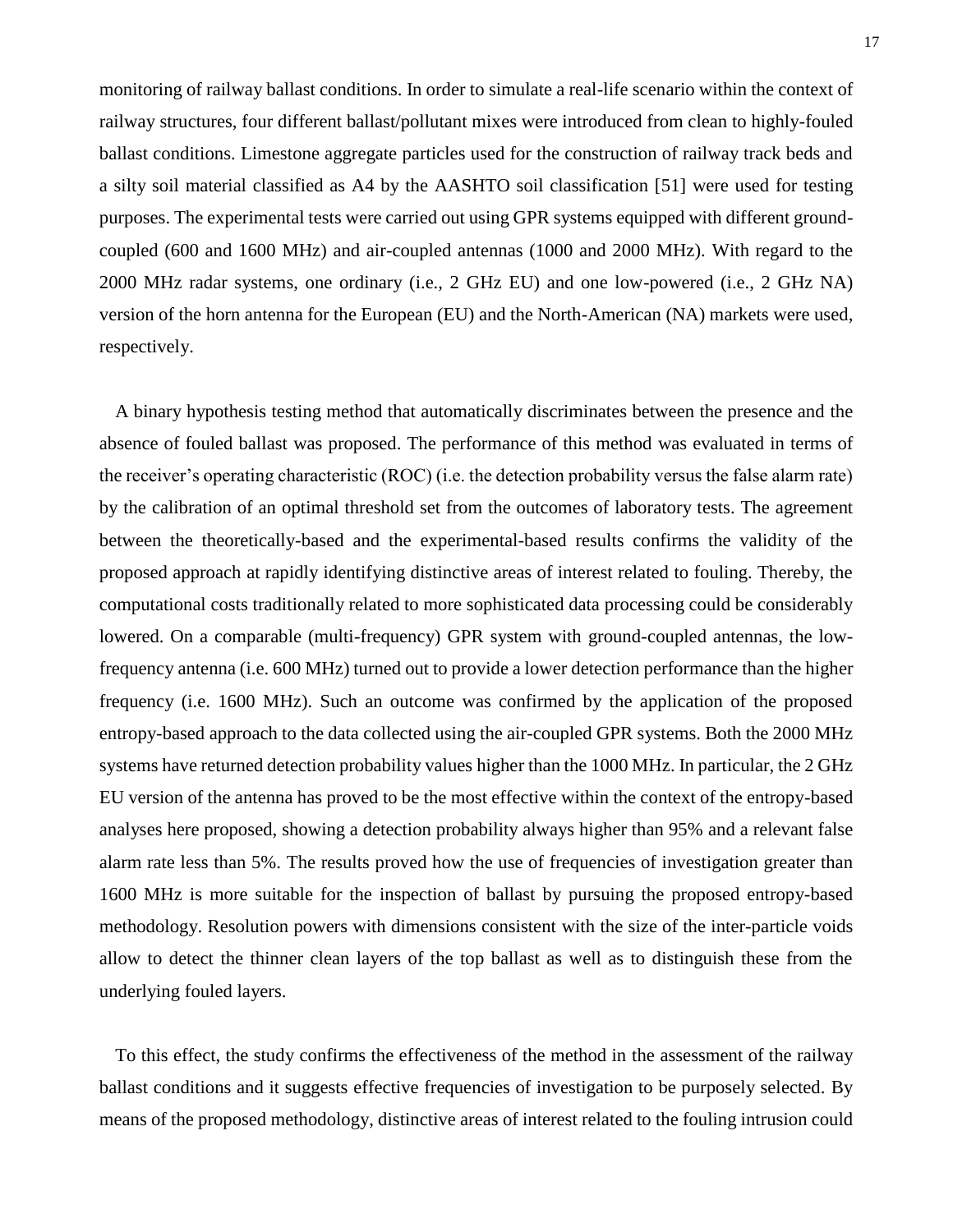be rapidly identified, thereby lowering significantly the amount of data to be processed as well as the time required for specialist data processing.

It is worth mentioning that the proposed methodology is planned to be tested on real-life railway track beds in the future. To this effect, the reflection recorded from the metallic reflector will have to be very likely represented by the dielectric contrast between the ballast/sub-ballast layer and the foundation (subgrade) soil.

#### **ACKNOWLEDGEMENT**

The authors are grateful to Mr. Spartaco Cera, from Roma Tre University, for the technical assistance during the laboratory tests and for providing invaluable help in this study. Special thanks to IDS Georadar for supplying part of the radar systems, and Clax Italia s.r.l. for manufacturing the methacrylate tank. This work has also benefited from the network activities carried out within the EUfunded COST Action TU1208 "Civil Engineering Applications of Ground Penetrating Radar".

#### **REFERENCES**

- [1] Indraratna, B. 1st Ralph Proctor Lecture of ISSMGE. Railroad performance with special reference to ballast and substructure characteristics. *Transportation Geotechnics*, 7, pp. 74-114, 2016.
- [2] Selig, E. T. & Waters, J. M. *Track geotechnology and substructure management*. Thomas Telford, London, 1994
- [3] Anbazhagan, P., Lijun, S., Buddhima, I., Cholachat, R. Model track studies on fouled ballast using ground penetrating radar and multichannel analysis of surface wave. *Journal of Applied Geophysics*, 74 (4), pp. 175-184, 2011.
- [4] I. L. Al-Qadi, S Zhao, P. Shangguan. Railway Ballast Fouling Detection Using GPR Data: Introducing a Combined Time– Frequency and Discrete Wavelet Techniques. *Near Surface Goephysics*, vol. 14, no. 2, pp. 145-153, 2016.
- [5] Anbazhagan, P., Dixit, P.S.N., Bharatha, T.P. Identification of type and degree of railway ballast fouling using ground coupled GPR antennas, *Journal of Applied Geophysics*, vol. 126, pp. 183-190, 2016.
- [6] De Bold, R., O'Connor, G., Morrissey, J.P., Forde, M.C. Benchmarking large scale GPR experiments on railway ballast, Construction and Building Materials, 92, art. no. 5926, pp. 31-42, 2015.
- [7] Feldman, F., and Nissen, D. Alternative testing method for the measurement of ballast fouling: percentage void contamination. *In Proceedings of the Conference on Railway Engineering*. Railway Technical Society of Australia, Canberra, Australia. pp. 101–109, 2002.
- [8] Indraratna, B., Su, L., Rujikiatkamjorn, C. A new parameter for classification and evaluation of railway ballast fouling, Technical note. *Can. Geotech. J.* 48, 322–326, 2011.
- [9] Clark, M., McCann, D.M., Forde, M.C. Infrared thermographic investigation of railway track ballast. *NDT and E International*, 35 (2), pp. 83-94, 2002.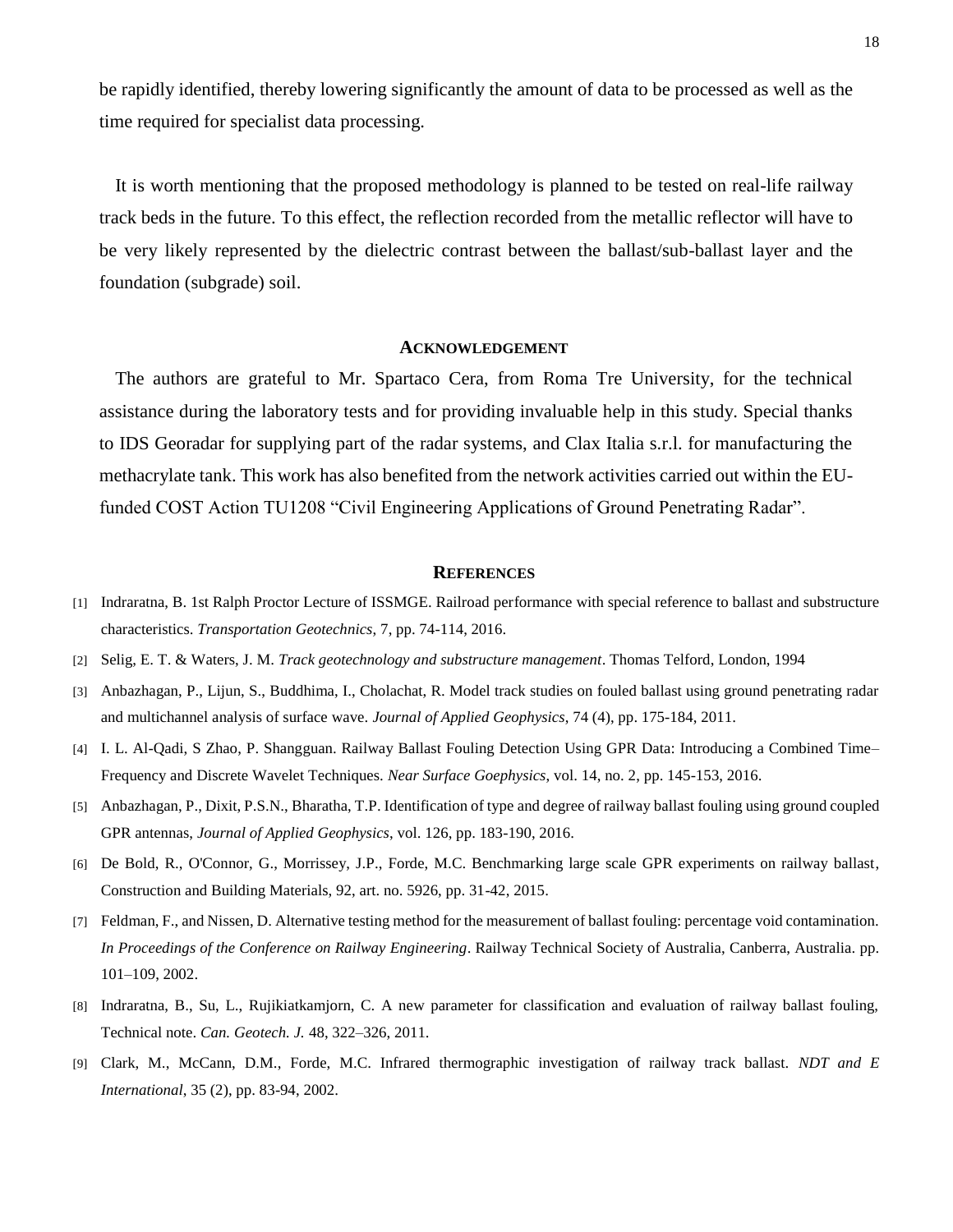- [10] Anbazhagan, P., Buddhima, I., Amarajeevi, G. Characterization of clean and fouled rail track ballast subsurface using seismic surface survey method: Model and field studies. *Journal of Testing and Evaluation*, 39 (5), pp. 1-11, 2011.
- [11] Donohue, S., Gavin, K., Tolooiyan, A. Geophysical and geotechnical assessment of a railway embankment failure. *Near Surface Geophysics*, 9 (1), pp. 33-44, 2011.
- [12] Hugenschmidt J. Railway track inspection using GPR. *Journal of Applied Geophysics*, 43: 147–155, 2000.
- [13] Clark, M.R, Gillespie, R., Kemp, T., McCann, D.M, Forde, M.C. Electromagnetic properties of railway ballast. *NDT and E International*, 34 (5), pp. 305-311, 2001.
- [14] Al-Qadi, I.L., Xie, W., Roberts, R. Scattering analysis of ground-penetrating radar data to quantify railroad ballast contamination. *NDT and E International*, 41 (6), pp. 441-447, 2008.
- [15] R. Roberts, A. Schutz, I.L. Al-Qadi, E. Tutumluer, Characterizing railroad ballast using GPR: recent experiences in the United States. *In Proc. of the 2007 4th International Workshop on Advanced Ground Penetrating Radar (IWAGPR 2007)*, Naples, Italy, Jun. 2007.
- [16] Railway Track and Structures Magazine, June 1985.
- [17] Daniels D.J., *Ground Penetrating Radar*, 2nd Edition. London, U.K.: The Inst. Electrical Eng., 2004.
- [18] Sussmann T. R., O'Hara K.R., and Selig E.T. Development of material properties for railway application of ground penetrating radar. *In Proc. of the Society of Photo-Optical Instrumentation Engineers (SPIE)*, vol. 4758, 2002.
- [19] Tosti F., Benedetto A., Calvi A., and Bianchini Ciampoli L. Laboratory Investigations for the Electromagnetic Characterization of Railway Ballast through GPR. *In Proc. 16th International Conference of Ground Penetrating Radar (GPR 2016)*, Hong Kong, June 13-16, 2016.
- [20] Fontul, S., Fortunato, E., De Chiara, F. Evaluation of ballast fouling using GPR. *In Proceedings of the 15th International Conference on Ground Penetrating Radar*, GPR 2014, art. no. 6970458, pp. 418-422, 2014
- [21] P. Anbazhagan, P.S. Naresh Dixit, T.P. Bharatha, Identification of type and degree of railway ballast fouling using ground coupled GPR antennas. *Journal of Applied Geophysics*, vol. 126, pp. 183-190, 2016.
- [22] R. Roberts, J. Rudy, I. Al-Qadi, E. Tutumluer. Railroad Ballast Fouling Detection Using Ground Penetrating Radar A New Approach Based on Scattering from Voids. *Ninth European Conference on NDT*, ECNDT 2006 - Th.4.5.1, 2006.
- [23] M.C. Forde, R. De Bold, G. O'Connor, J.P. Morrissey. New analysis of Ground Penetrating Radar testing of a mixed railway trackbed. Transportation Research Board Annual Meeting, 2010.
- [24] Leng, Z., Al-Qadi, I.L. Railroad ballast evaluation using ground-penetrating radar . *Transportation Research Record*, (2159), pp. 110-117, 2010.
- [25] W. Shao, A. Bouzerdoum, S.L. Phung, L. Su, B. Indraratna, C. Rujikiatkamjorn. Automatic classification of groundpenetrating-radar signals for railway-ballast assessment. *Geoscience and Remote Sensing IEEE Transactions on*, 49 (10), pp. 3961–3972, 2011.
- [26] J. Xiao and L. Liu. Multi-frequency GPR signal fusion using forward and inverse S-transform for detecting railway subgrade defects. *In Proc. of 8th International Workshop on Advanced Ground Penetrating Radar (IWAGPR)*, Florence, pp. 1-4, 2015.
- [27] Q. Zhang, J. Gascoyne and A. Eriksen. Characterisation of ballast materials in trackbed using ground penetrating Radar: Part 1. *In Proc. of 5th IET Conference on Railway Condition Monitoring and Non-Destructive Testing (RCM 2011)*, pp. 1-8, 2011.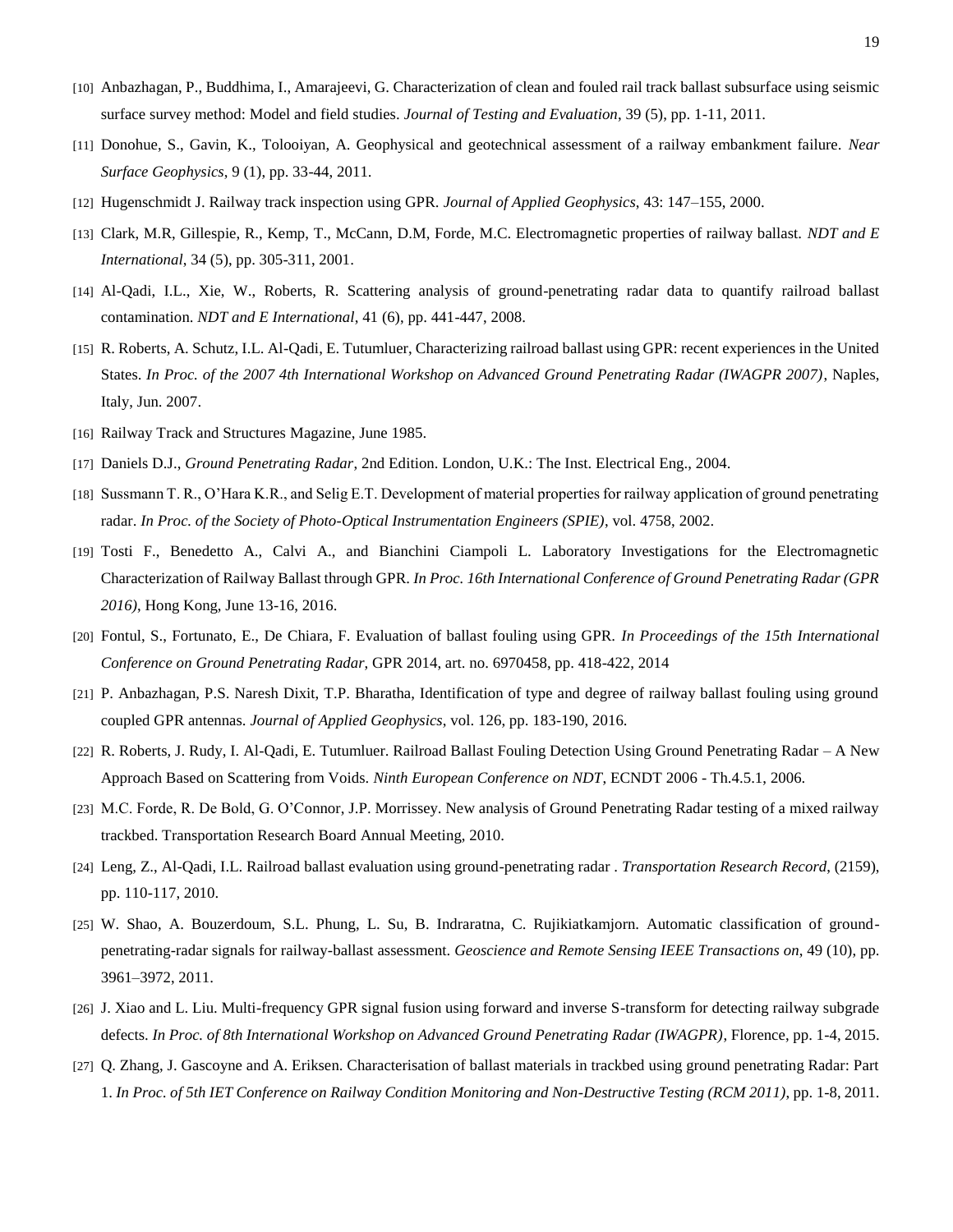- [28] A. Benedetto, F. Tosti, L. Bianchini Ciampoli, L. Pajewski, D. Pirrone, A. Umiliaco, M.G. Brancadoro. A simulation-based approach for railway applications using GPR. *In Proc of the 2016 International Conference of Ground Penetrating Radar*, Hong Kong, 13-16 June, 2016.
- [29] A. Benedetto, F. Benedetto, M. R. De Blasiis, G. Giunta. Reliability of signal processing technique for pavement damages detection and classification using ground penetrating radar. *IEEE Sensors Journal*, vol. 5, no. 3, pp. 471-480, 2005.
- [30] T.K. Sarkar, H. Schwarzlander, Seungwon Choi, M.S. Palma, M.C. Wicks, "Stochastic versus deterministic models in the analysis of communication systems", *IEEE Antennas and Propagation Mag*., vol. 44, no. 4, pp. 40-50, 2002.
- [31] Z. Thian, E. Blasch, "Compressed sensing for MIMO radar: A stochastic perspective", *IEEE Statistical Signal Processing Workshop (SSP)*, 2012.
- [32] R.M. Howard, A Signal Theoretic Introduction to Random Processes. Wiley, 2016.
- [33] S. Miller, D. Childers. Probability and Random Processes: With Applications to Signal Processing and Random Processes. Academic Press, 2012.
- [34] A.V. Oppenheim, R.W. Schafer, *Digital Signal Processing*. Prentice-Hall, Upper Saddle River, NJ (1975).
- [35] A. Benedetto. Water content evaluation in unsaturated soil using GPR signal analysis in the frequency domain. *J. Appl. Geophys.*, vol. 71, no.1, pp. 26–35, 2010.
- [36] A. Benedetto, F. Benedetto, and F. Tosti. GPR applications for geotechnical stability of transportation infrastructures. *Nondestruct. Test. Eva*., vol. 27, no. 3, pp. 253–262, 2012.
- [37] F. Benedetto and F. Tosti. GPR spectral analysis for clay content evaluationvby the frequency shift method. *J. Appl. Geophys.*, vol. 97, pp. 89–96, 2013.
- [38] F. Tosti, A. Benedetto, L. B. Ciampoli, S. Lambot, C. Patriarca, and E. C. Slob. GPR analysis of clayey soil behaviour in unsaturated conditions for pavement engineering and geoscience applications. *Near Surf. Geophys*., vol. 14, no. 2, pp. 127– 144, 2016.
- [39] Jaynes, E.T. Gibbs vs Boltzmann entropies. *Am. J. Phys.* 33 (5), 391–398, 1965.
- [40] C.E. Shannon. A mathematical theory of communication. *Bell Syst. Tech. J.*, 27, pp. 379–423 623–656, 1948.
- [41] Zhang, Y., Candra, P., Wang, G., Xia, T. 2-D fourier transform to leverage GPR data analysis efficiency. *IEEE Transactions on Instrumentation and Measurement*, 64 (1), art. no. 6850057, pp. 103-111, 2015.
- [42] J García-Palacios, A Samartín, M Melis. Analysis of the railway track as a spatially periodic structure. Proceedings of the Institution of Mechanical Engineers, *Part F: Journal of Rail and Rapid Transit*, vol. 226, no. 2, 2012.
- [43] J.P. Burg, Maximum entropy spectral analysis, *Proc. 37th Ann. Meet. Soc. Explor. Geophys.* 1967.
- [44] J.P. Burg, *Maximum entropy analysis*, Ph.D. dissertation Stanford Univ., Stanford, CA, 1975.
- [45] B.S. Choi, T.M. Cover, An information-theoretic proof of Burg's maximum entropy spectrum, *Proc. IEEE*, 72 (8), pp. 1094– 1096, 1984.
- [46] Y. Inouye, Maximum entropy spectral estimation for regular time series of degenerate rank. *IEEE Trans. Acoust. Speech Signal Process.*, 32 (4), pp. 733–740, 1984.
- [47] H. L. Van Trees, Detection, Estimation, and Modulation Theory. New York: Wiley, 1971.
- [48] F. Benedetto, F. Tosti, A signal processing methodology for assessing the performance of ASTM standard test methods for GPR systems. *Signal Processing* (Elsevier), vol. 132, pp. 327-337, 2017.